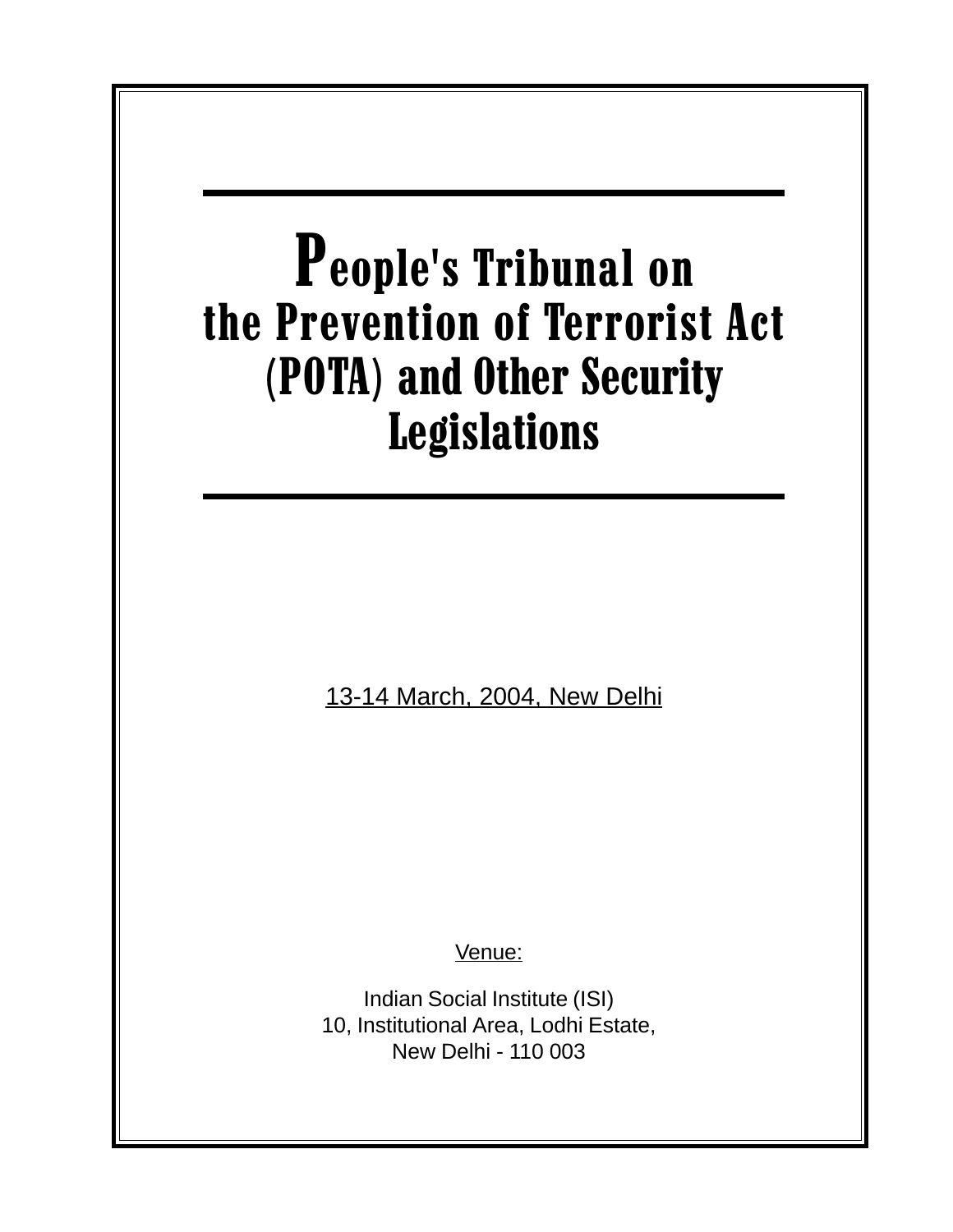# **Background Document**

*"Mr Chairman, India has been witness to an important ongoing debate in our efforts to deal with the terrorism menace. The Prevention of Terrorism Bill is currently under consideration by our Parliament. As is normal in a democracy, a number of views have been expressed on it by political parties, the media, social activists and NGOs. All these are being taken into account. Necessary safeguards have been built into the provisions of the legislation to ensure that while helping us in our fight against terrorism, it does not lend itself to misuse."*

- Statement by the Indian delegation at the 58th CHR on 20 March 2002

This statement made six days before, following a vertical split in the Indian Parliament, the controversial anti-terror law, the Prevention of Terrorism Act (POTA) was passed on 26 March 2002 ( *Human Rights Features*). The bill had been rejected by the upper house of the Indian Parliament. A Joint Session of Parliament was called when the NDA government used its majority

to steamroll the bill through. This was only the third time in the history of the Indian Parliament that the extraordinary measure of calling a Joint Session was taken.

POTA became law with 425 votes for the Act and 296 against, after a 10-hour debate. The opposition raised the issue of the BJP's recent failures in preventing the escalation of violence in Gujarat, and feared that POTA would be used to target minorities and to carry out political vendettas. Commentators have criticised the government for using POTO to cuff charges on Muslims accused of initiating the Gujarat massacre, but not against Hindu extremists responsible for violent retaliation against their Muslim neighbours.

**States where POTA is currently in force and our contacts there** Andhra Pradesh Delhi Gujarat Himachal Pradesh Jammu and Kashmir **Jharkand** Maharashtra Sikkim Tamil Nadu Uttar Pradesh

Intense debate took place on certain provisions, seen to be draconian, within POTA. With regard to the provision

enabling the use of intercepted communication as evidence, Congress(I) member of the Rajya Sabha and senior advocate R.K. Anand expressed doubts. Citing a 1996 Supreme Court judgment, he said the court had allowed wire-tapping on sufficient grounds and it had made clear that the authority empowered to do so should not be the investigating officer. "The information which will be given to the investigating officers will be limited to the part of the investigation," the court had ruled, he said. However, Clause 42 of POTA, however, allows interception, in whole or in part, by a public servant acting under the supervision of the investigating officer. Wire-tapping was a serious matter that infringes upon the fundamental right to privacy guaranteed by Article 21, Anand had cautioned.

 Advani quoted from the Supreme Court judgment in Kartar Singh vs State of Punjab (1994), which upheld the constitutionality of TADA. The court had held that while dispensing justice in cases under TADA, the court should keep in mind not only the need to ensure the liberty of the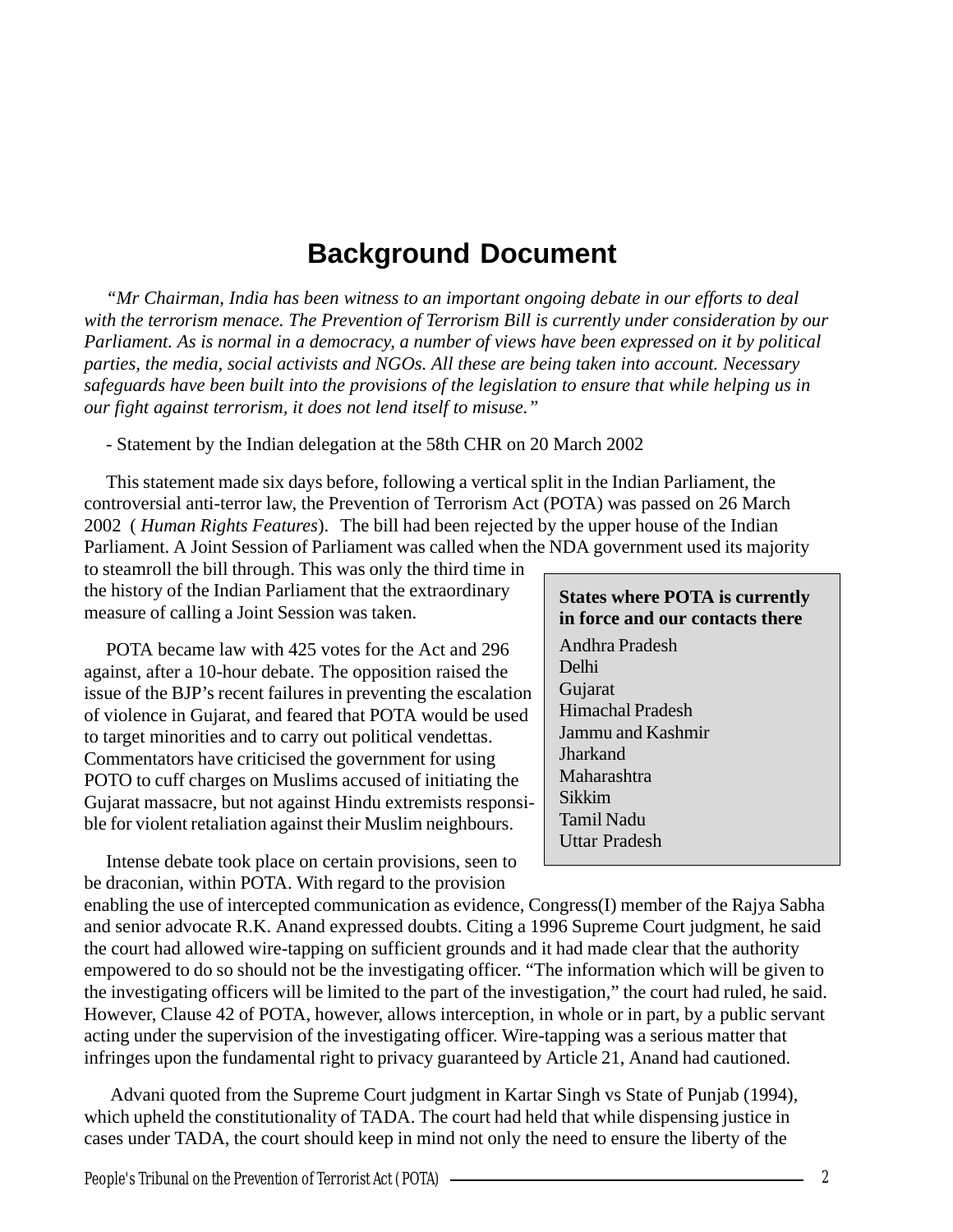accused but also the interest of the victims and their near and dear ones and, above all, the collective interest of the community and the safety of the nation so that the public may not lose faith in the system of judicial administration and resort to private retribution.

 But Advani left unstated what the court's majority judgment said in the succeeding paragraph: "The invocation of the provisions of TADA in cases, the facts of which did not warrant, was nothing but sheer misuse and abuse of the Act by the police."

Two years after the existence of POTA and it being notified in ten states**,** legitimate fears of its misuse against political opponents and demonised and marginalised communities have been borne out. In Jharkand –the highest POTA cases and detenues—the protesting tribal community have been targeted with even minors being arrested. In Gujarat all except one of the POTA detainees are from the Muslim minority and in Tamil Nadu and UP too the so-called anti-terror law has been abused to book, without transparency and accountability political opponents and poor communities respectively.

# **Rationale for POTO**

It was the events of September 11, 2001 that gave the Government of India the dubious pretext it needed to introduce POTO. The Indian Ministry of Home Affairs justified the initial Ordinance by claiming "an upsurge of terrorist activities, intensification of cross border terrorism, and insurgent groups in different parts of the country". But the MHA's own assessment however contradict this statement - its Annual Report for the year 2000 actually reported a decrease in terrorist incidents in Jammu and Kashmir, a state which remains the main focus of the Indian government's counterterrorism measures.

The promulgation of POTO was accompanied by the selective ban on SIMI [Student's Islamic Movement of India].<sup>2</sup> At a all state DGP's conference addressed by the Indian deputy prime minister and home minister, LK Advani, the DGP's of three states, Maharashtra, Madhya Pradesh and Rajasthan had made a strong plea for the concurrent ban on Bajrang Dal and SIMI as 'internal terrorist organisations.' However the ban under the Unlawful Activities (Prevention) Act, 1967 was selectively applied to this Muslim outfit raising questions on the motive of the Indian government. Similarly the list of terrorist organisations listed under the act are selectively singled out.*(Communalism Combat,September and October 2001)*

All the provisions contained in POTA - excepting those which contradict the Criminal Procedure Code, the Indian Penal Code, the Evidence Act or the Constitution of India - are covered by existing laws such as the National Security Act, 1980; the Armed Forces Special Powers Act, 1958; the Disturbed Areas Act, the Unlawful Activities (Prevention) Act, 1967; the Prevention of Seditious Meetings Act, 1911; the Anti-Hijacking Act, 1982 No. 65 of 1982, and others.

POTA as POTO —the ordinance that preceded its becoming a law— was promulgated despite the existence of an array of such laws. The Act allows detention of the accused for a prolonged period of detention - up to 180 days - without the filing of a charge sheet. It also effectively subverts the cardinal rule of the criminal justice system by putting the burden of proof on the accused. It does this by withholding the identity of witnesses, by making confessions made to the police officer admissible as evidence, and making bail extremely difficult by giving the public prosecutor the power to deny bail.

The Act is in violation of non-treaty international human rights standards, which provide the framework for the international protection and promotion of human rights. It is also incompatible with international human rights standards and treaties, particularly the International Covenant on Civil and Political Rights (ICCPR), to which India is a Party. India has signed but has not yet ratified the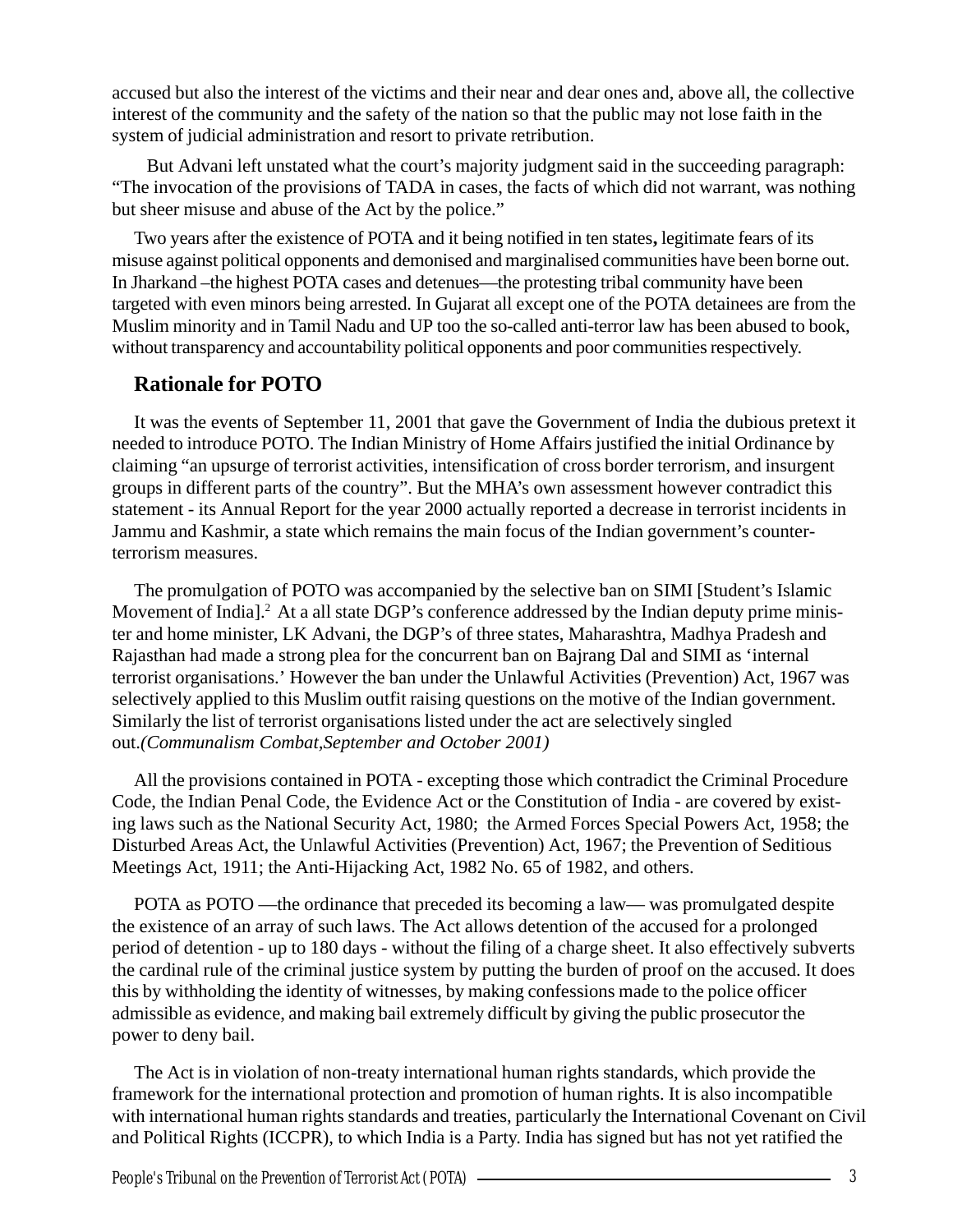UN Convention against Torture and Other Cruel, Inhuman or Degrading Treatment or Punishment (CAT); therefore it is obligated under international law not to do anything that would defeat the object and purpose of the treaty. The significance of international human rights standards has been highlighted by the Supreme Court of India in a number of cases, particularly in Vishaka & Others vs. State of Rajasthan & Others (1997(6) SCC24), where it was stated that "…now an accepted rule of judicial construction that regard must be had to international conventions and norms for construing domestic law occupying the field."

# **What is POTA?**

POTA suspends certain safeguards involving human rights, for those individuals detained under it, and is thus incompatible with fundamental rights, as they no longer remain fundamental if they can be altered.

A decade long experience with a previous national anti-terror law, the infamous Terrorist and Disruptive Activities Prevention (TADA) that was in force between 1985-1995 —gives legitimacy to the fear that the misuse of such laws evoke among human rights activists, political dissenters and minorities. On August 24, 1994, former Minister of State for Home, Mr Rajesh Pilot had stated that of the approximately 67,000 individuals detained since TADA came into force, 8,000 were tried and only 725 persons were convicted. Some 59,509 people had been detained with no case being brought against them. The TADA Review Committees found that other than in 5,000 cases, the application of TADA was wrong, and asked for the withdrawal of the cases. TADA was wrongly applied in more than 50,000 cases all over India.

Despite the admissibility of confessions made to police as evidence - which were invariably taken under torture - the conviction rate was less than 1%. Yet, thousands of people underwent prolonged detention without ever being convicted. The maximum numbers of arrests under TADA were not made in Punjab, Jammu and Kashmir or North East India where 'terrorism' is a reality, but in Gujarat (19,263 persons as of 1993), which had no record of terrorism! The majority of the victims belonged anti-Dam protestors, trade unionists and religious minorities.

# **POTA Review Committee**

The POTA Review Committee has not received enthusiastic responses since it was set up in May 2003 under Justice Arun Saharya, former Chief Justice of Punjab High Court, to check misuse of POTA. At the time, the Home Ministry, responding to a question from Radii Sabha MP Shahid Siddiqui, admitted they had been ''intimated'' by the Jharkhand government that ''two cases involving persons aged 17 years and 18 years have been registered under the POTA, 2002.''

The following is the latest information provided by the Asian Centre for Human Rights on the POTA Review Committees

Top POTA detainee states (as of 21 October 2003): Jharkhand (185 in jail), Jammu and Kashmir (89), Gujarat (69), Andhra Pradesh (36), Delhi (38) Number of complaints received by the POTA Review Committee**:** Maharashtra (36 cases), Tamil Nadu (35), Jammu and Kashmir (16), Delhi (6),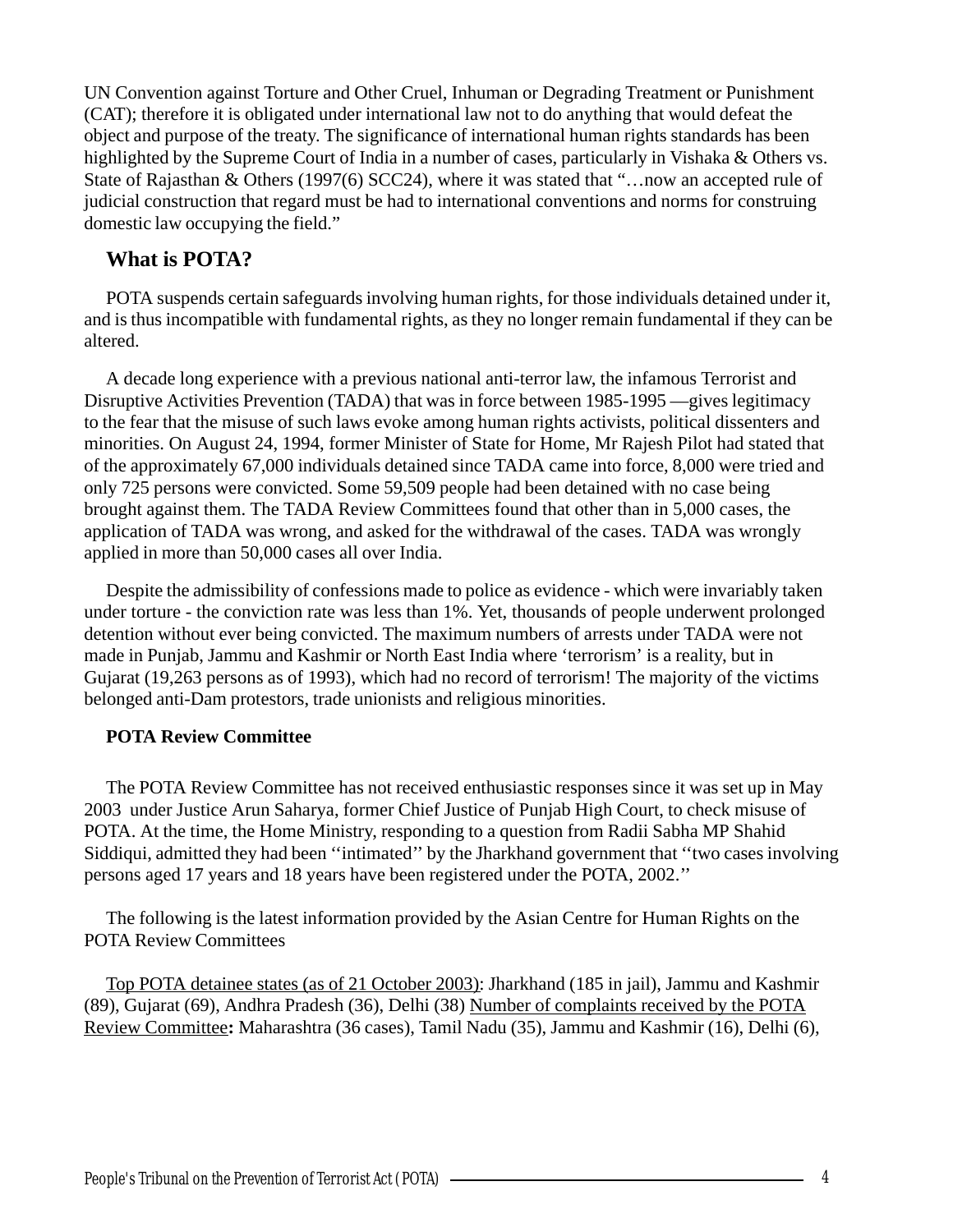#### Uttar Pradesh (3), Jharkhand (2).

# **POTA is more draconian than TADA in many respects. Why?**

#### **VAGUE DEFINITIONS**

 $\supset$  Under an expansive definition of terrorism - drawn from the text of TADA - POTA may also be applied to cases of murder, robbery, theft and other crimes that would ordinarily be covered under the Indian Penal Code, in addition to new crimes under the heading of 'terrorist act'. Such crimes include membership of an unlawful association - already covered under the Unlawful Activities (Prevention) Act, 1967 - or any voluntary act "aiding or promoting in any manner the objects of such association". Thus POTA provides for criminal liability for mere association or communication with suspected terrorists without the possession of criminal intent.

 $\Im$  Section 3(5) of the POTA, while criminalising membership of a "terrorist gang" or a "terrorist" organisation," does not clearly define what these terms mean. The section does not require for example proof that the accused person has been involved in a criminal act such as a murder, the crime is considered complete upon proof of membership, which is not defined. So therefore people may be committing a criminal act without being aware that they are doing something unlawful. Thus POTA provides for criminal liability for mere association or communication with suspected terrorists or expressing political opinions without the possession of criminal intent. Therefore, the section may violate the right to freedom of association enshrined in Article 22 of the ICCPR.

 $\infty$  Section 3(8), punishes those in possession of information of material assistance in preventing a "terrorist acts". Failure to provide such information is punishable by up to three years imprisonment.

 $\supset$  Section 4 of POTA is similar to Section 5 of TADA in laying out a legal presumption that if a person is found in unauthorized possession of arms in a "notified area," he/she is automatically linked with terrorist activity. This along with other provisions undermines the basic international right to be presumed innocent until proven guilty. The Act criminalises the possession of an unauthorised weapon in notified areas and of bombs, dynamite and specified dangerous substances in any area. This section lends itself readily to abuse, especially by police officers, and may also be applied arbitrarily since many of the offences fall under the Indian Penal Code as well. Furthermore, the provision does not require criminal intent, and could extend to a person in possession of a weapon with a recently expired firearms licence.

 $\supset$  It criminalises attempts to harbour or conceal a terrorist, but gives no indication of who is empowered to designate someone a terrorist for the purposes of this section.

Ü POTA criminalises membership of a 'terrorist gang' or 'terrorist organisation', the latter being defined tautologically as "an organisation which is concerned with or involved in terrorism" and thus (potentially and arbitrarily) extending to many patently non-terrorist organisations.

 $\supset$  It does not require the government to furnish evidence and specify grounds when issuing a notification declaring an organisation a 'terrorist organisation'. The onus is thus on the accused organisation to disprove the validity of its having been declared a terrorist organisation by the Central Government. The Central Government thus becomes judge, the jury and prosecutor.

Ü Membership of a 'terrorist organisation' constitutes an offence under the Act; the government is not obliged to provide information pertaining to an accused organisation. Failure to disprove allegations of membership of such an organisation could result in imprisonment for ten years. This violates internationally accepted standards on the presumption of innocence.

 $\supset$  POTA outlaws the legally undefined offence of giving 'support' to a terrorist organisation, committed by inviting 'support' (not merely through the provision of money or other property), assisting in arranging and managing a 'meeting' in 'support' of a terrorist organisation or to be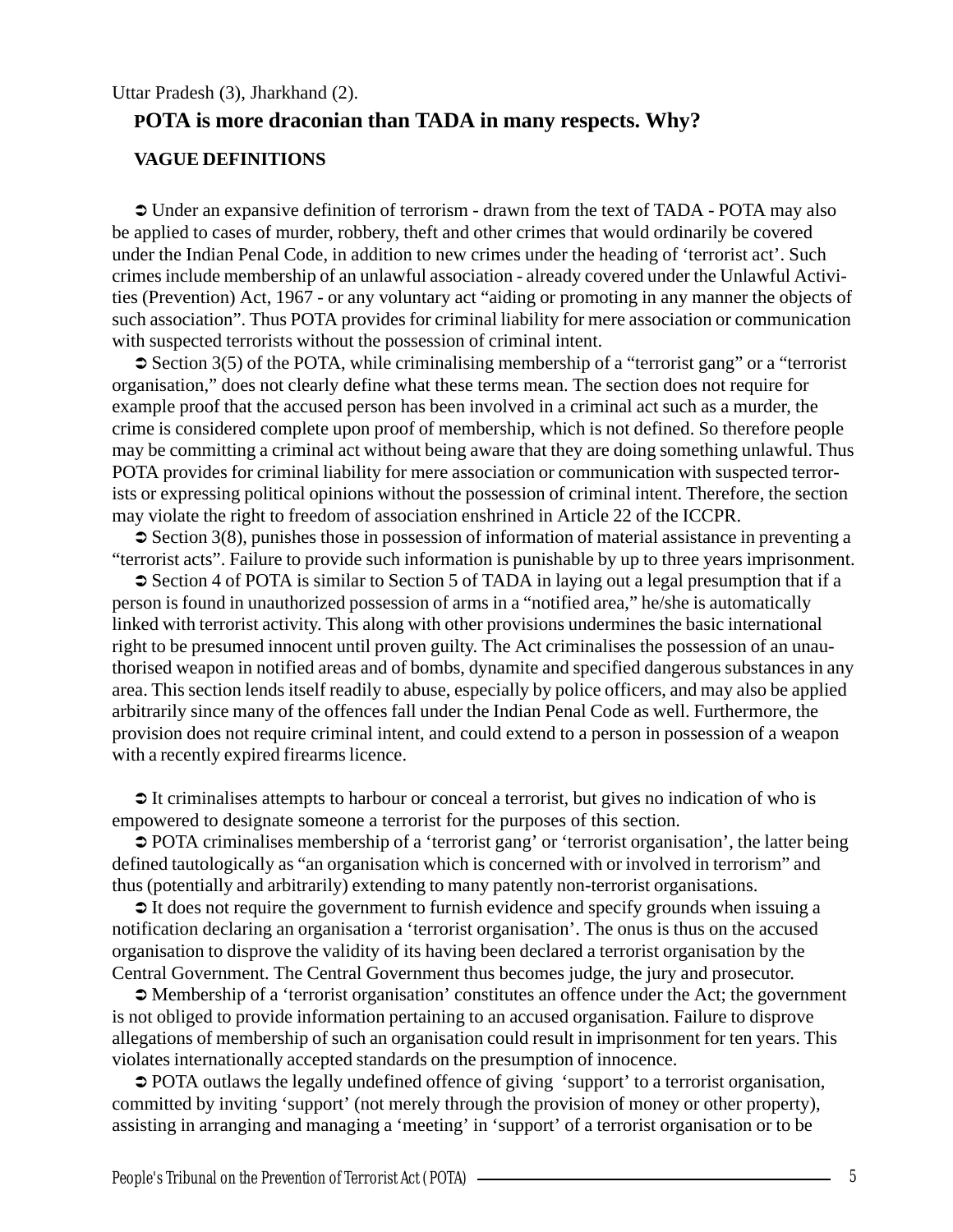addressed by a person belonging to a terrorist organisation or addressing a meeting in support of a terrorist organisation (even in absence of criminal conspiracy or criminal intent). It outlaws encouragement or reception of money or other donations intended "for the purposes of terrorism", implicating, for instance, those who are compelled to pay 'taxes' to armed opposition groups in North East Indian states which quite a few Government officials do.

§ It designates the act of "threatening a witness" as a terrorist act, and provides for the nondisclosure of witness identities - provisions that increase the threat of false accusations by the police.

#### **ARREST**

 $\degree$  Section 48(2) provides for the option of pre-trial police detention for up to 180 days. It would appear that this provision contradicts Articles 9(2) and 9(3) of the ICCPR which require that all arrested people be promptly informed of the charges against them and that they be entitled to trial within a "reasonable time" or release.

 $\heartsuit$  This section raises fears that long periods of detention without charge or trial will lead to misuse of the section by the police, as occurred under a similar provision in TADA which led to a extremely low percentage below 2% of cases actually reaching the trial stage. Police officers reportedly arrested persons knowing that there was insufficient evidence for the actual arrest under TADA, and detained individuals up to the maximum period allowed as a means of intimidation.

 $\supset$  POTA provides for mandatory minimum sentences, with little discretion left to judges regarding the severity of sentencing. It may also lead to extensive invocation of the death penalty, with none of the standards of scrutiny that must be ensured before such a penalty is awarded.

#### **COURTS**

 $\circ$  'Special courts' for trials are established under POTA. The creation of such courts jeopardise the independence of the judiciary. Special courts are given the discretion to hold trials in non-public places (like prisons) and to withhold trial records from public scrutiny, thus preventing the independent monitoring of special court sessions. Furthermore, special courts can try the accused for any charge under the Code of Criminal Procedure if it is connected to a POTA charge against the accused. They may also, at their discretion, "draw an adverse inference" from the refusal of the accused to give samples of handwriting, fingerprints, footprints, photographs, blood, saliva, semen, hair and voice - yet another digression from the principle of presumption of innocence.

 $\supset$  POTA allows the possibility of a summary trial for offences punishable with less than three years' imprisonment. The absence of a provision to challenge the sufficiency of prosecution evidence prior to trial implies the possibility of custodial detention for an indefinite period in absence of evidence and of an appeal mechanism for the accused.

 $\supset$  The special courts also have the option of proceeding with trials in the absence of the accused or his/her lawyer. This strengthens special courts' subjective control over the trial process. The special courts can hold trials in camera and keep witnesses' identities secret, thus undermining the right to fair trial through prejudicing of the defence case. Such a provision also imparts protection to the witnesses for the defence, but not to the prosecution's witnesses. Finally, it denies the accused the right to oppose the withholding of witnesses' identities.

 $\supset$  It makes admissible as evidence intercepted communication against the accused.

 $\triangleright$  It provides for the option of pre-trial police detention for up to 180 days, thus violating the right of the accused to a speedy trial.

 $\triangle$  Allegations made by the police can result in adverse inferences - a provision that reverses the rules of evidence and violates the right to presumption of innocence.

People's Tribunal on the Prevention of Terrorist Act (POTA) ———————————————————————————6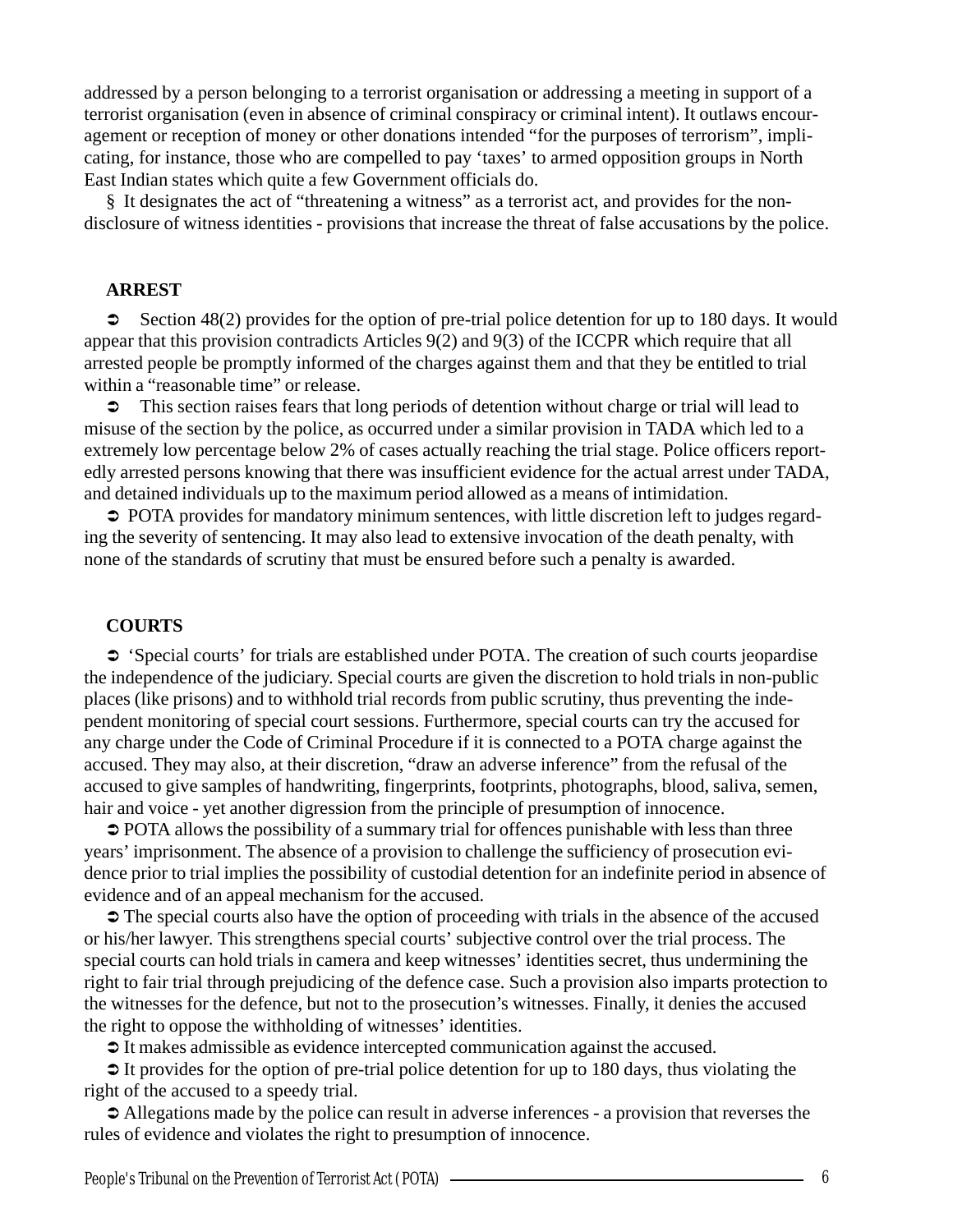$\triangle$  Action taken under POTA by central or state governments "in good faith" may be protected by punishment, and blanket immunity is given to "any serving member or retired member of the Armed Forces or other para-military forces."

 $\supset$  POTA provides for punishment and compensation for malicious action on behalf of police officers "knowing that there are no reasonable grounds for proceeding" under POTA. This clause actually reduces the likelihood of prosecution of police abuse of POTA rather than increasing it, since there is no concomitant provision for the protection of witnesses for the defence.

 $\supset$  The Central and State review committees lack the necessary guidelines; moreover, there is no provision for a detainee's representation before the review committees. The review committees are not required to submit their reports to Parliament or State Assemblies, implying the subordination of Parliament and judiciary to the government executive.

 $\supset$  Finally, the Act suffers from a lack of provisions for trial procedure (in the absence the applicability of the Code of Criminal Procedure). There is no requirement to make a First Information Report (FIR) or a remand report available to the accused at arrest or at the first court hearing, with the result that the accused may remain ignorant of the reason for arrest for up to 180 days.

#### **TORTURE**

There are also fears that the detentions under POTA are dangerously long, as torture in police custody is a fact recognized to be widespread by the authorities.

Section 32 provides that confessions made to police officers are to be admissible in trial. This is contrary to the Indian Evidence Act, therefore indicating that torture to extract confessions is acceptable in certain types of cases. It is well documented that torture is used in police custody as a means of extracting confessions.

Stating its observations on an identical section (section 27) in the Prevention of Terrorism Bill 2000, the NHRC had stated : "This would increase the possibility of coercion and torture in securing confessions and thus be inconsistent with Article 14(3) (f) of the ICCPR which requires that everyone shall be entitled to the guarantee of not being compelled to testify against himself or to confess guilt. This provision [of the ICCPR] is consistent with article 20(3) of the Constitution of India. Making confessions before a police officer admissible would also imperil respect for Article 7 of the ICCPR that categorically asserts, "no one shall be subjected to torture or to inhuman or degrading treatment or punishment."

Section 56 of the Act provides immunity from prosecution for "any authority on whom powers have been conferred under this Ordinance, for anything which is in good faith done." Therefore the section provides for protection from punishment and blanket immunity is provided to police officers who use torture or cruel, inhuman or degrading treatment during interrogations. The term 'in good faith' is not clearly defined or who carries the burden of proving it. Article 2(2) of the CAT distinctly states that "No exceptional circumstances whatsoever, whether a state of war or a threat of war, internal political instability or any other public emergency, may be invoked as justification of torture." So therefore POTA appears contradictory with India's repeated statements that it is dedicated to eradicating torture.

There is to be no review of POTA provisions for three years from the date of enactment. This has been reviewed in a recent SC judgement.

In short, POTA fails to offer the most basic safeguards for a fair trial and due process of law. The grim tradition of national security legislation in India has revealed that such laws result in maximum human rights violations, for minimum convictions. POTA is no substitute for political will, sound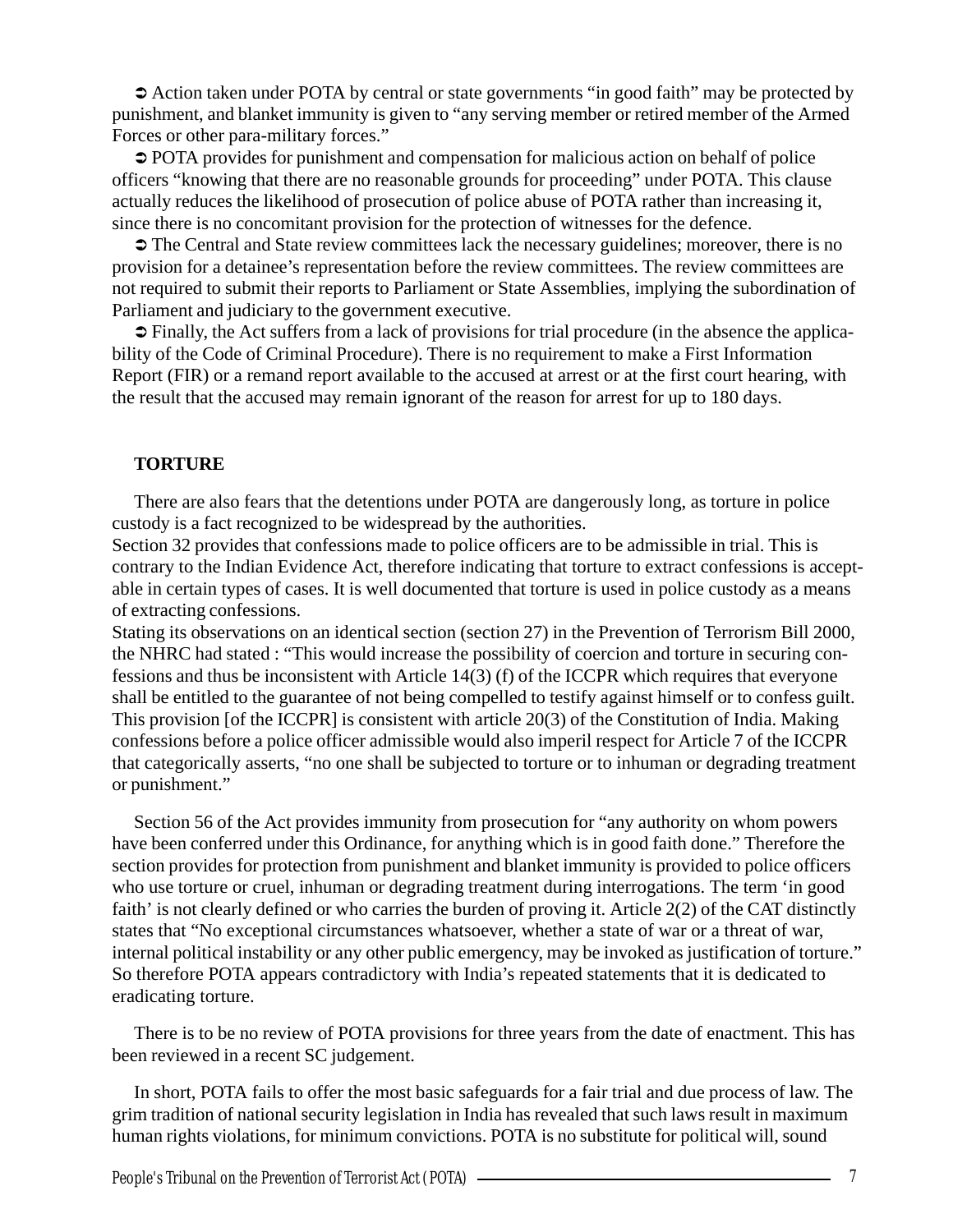## **THE SCHEDULE**

*(See section 18)*

#### *TERRORIST ORGANISATIONS*

1. BABBAR KHALSA INTERNATIONAL.

2. KHALISTAN COMMANDO FORCE.

3. KHALISTAN ZINDABAD FORCE.

4. INTERNATIONAL SIKH YOUTH FEDERATION.

5. LASHKAR-E-TAIBA/PASBAN-E-AHLE HADIS.

6. JAISH-E-MOHAMMED/TAHRIK-E-FURQAN.

7. HARKAT-UL-MUJAHIDEEN/HARKAT-UL-ANSAR/KARKAT-UL-JEHAD-E-

# ISLAMI.

8. HIZB-UL-MUJAHIDEEN/HIZB-ULMUJAHIDEEN PIR PANJAL REGIMENT.

9. AL-UMAR-MUJAHIDEEN.

10. JAMMU AND KASHMIR ISLAMIC FRONT.

11. UNITED LEBERATION FRONT OF ASSAM (ULFA).

12. NATIONAL DEMOCRATIC FRONT OF BODOLAND (NDFB).

13. PEOPLE'S LIBERATION ARMY (PLA).

14. UNITED NATIONAL LIBERATION FRONT (UNLF).

15. PEOPLE'S REVOLUTIONARY PARTY OF KANGLEIPAK (PREPAK).

- 16. KANGLEIPAK COMMUNIST PARTY (KCP).
- 17. KANGLEI YAOL KANBA LUP (KYKL).

18. MANIPUR PEOPLE'S LIBERATION FRONT (MPLF).

19. ALL TRIPURA TIGER FORCE.

20. NATIONAL LIBERATION FRONT OF TRIPURA.

21. LIBERATION TIGERS OF TAMIL EELAM (LTTE).

22. STUDENTS ISLAMIC MOVEMENT OF INDIA.

23. DEENDAR ANJUMAN.

24.COMMUNIST PARTY OF INDIA (MARXIST-LENINIST)—PEOPLE'S WAR, ALL ITS FORMATIONS AND FRONT ORGANISATIONS.

25.MAOIST COMMUNIST CENTRE (MCC), ALL ITS FORMATIONS AND FRONT ORGANISATIONS.

26.Al Badr

27. Jamiat-Ul-Mujahidden

- 28. Al-Qaida.
- 29. Dukhtaran-e-Millat (DEM)

30. Tamil Nadu Liberation Army (TNLA)

- 31. Tamil National Retrieval Troops (TNRT)
- 32. Akhil Bharat Nepali Ekta Samaj (ABNES)

*Explanation.*—For the purposes of this Schedule, serial numbers 24 and 25 shall be deemed to have been included with effect from the date of publication of S.O. No. 1194(E), dated the 5th December, 2001.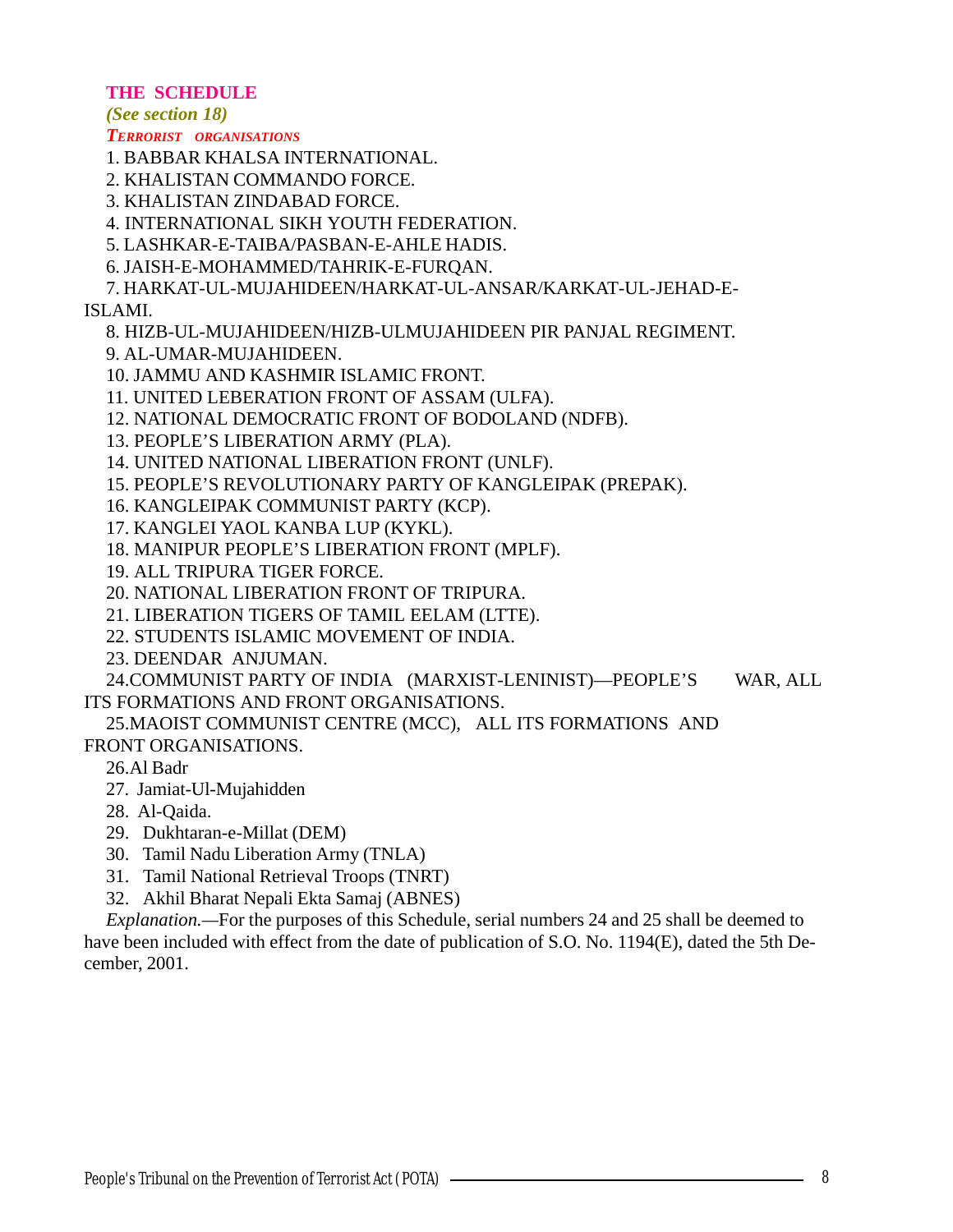# **POTA fact-sheet**

 $\supset$  "Terrorism" includes acts committed with any lethal weapon.

 $\supset$  Offences include inviting support for a terrorist organisation, addressing a gathering of terrorism sympathisers and assisting in arranging a meeting where support is expressed for a terrorist organisation or its activities.

 $\supset$  Properties of terrorist organisations and their sympathisers shall be seized.

 $\supset$  Suspects can be detained for three months without charges being brought against them; and three more months if allowed by a special judge.

 $\supset$  A police officer can seek through the court samples of handwriting, fingerprints, footprints, blood, saliva, semen and hair of a suspect. Refusal to give samples will be considered against the accused in trial.

 $\supset$  Confessions made to a police officer under certain conditions are admissible as against the current law, which allows confessions to be admitted as evidence only if they are repeated voluntarily in court.

#### **'Safety' net**

 $\supset$  Investigation of an accused can be done only by a deputy superintendent of police or officer of higher rank.

 $\supset$  Confessions must be recorded within 48 hours before a magistrate, who will send the accused for a medical examination if there is a complaint of torture.

 $\supset$  A legal representative of the accused can be present for part of the interrogation.

 $\supset$  Police officers can be prosecuted for abusing their authority. Also, victims can be paid compensation.

#### **Tribunal on Pota**

 $\supset$  The significance of the Tribunal on POTA and the timing is to make a direct attack on this legislation. The Tribunal in effect is **An Enquiry into the Relevance and Implementation of the Prevention of Terrorism Act, 2002.**

 $\supset$  The Tribunal will have depositions from all 10 states where POTA is being used. In places like Gujarat, a large number of persons are charged under a single crime or incident.

 $\supset$  There is a lot of scattered and general information about POTA, the process should be aimed at getting final figures as of 31, January 2004.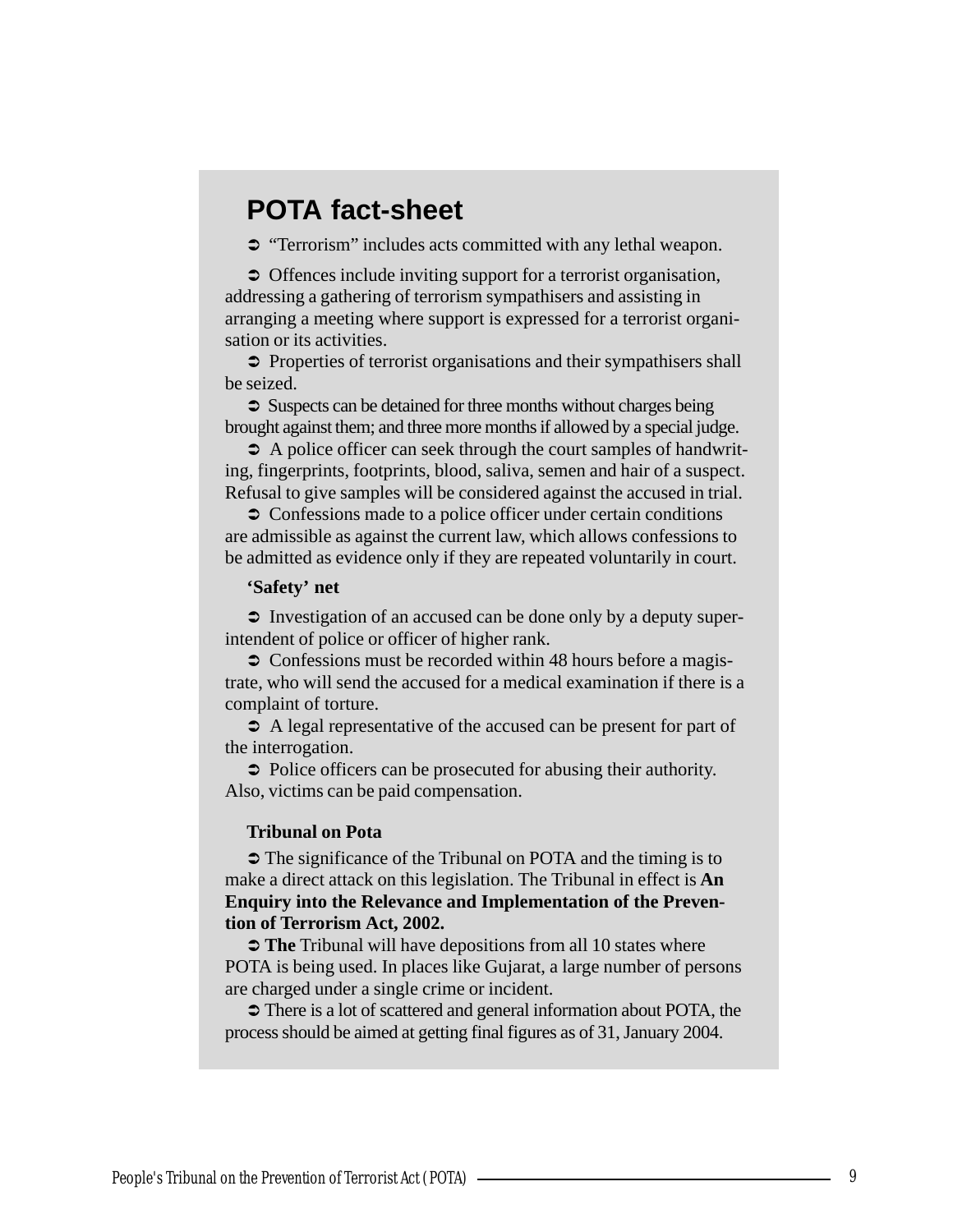# **Examples of Abuse of POTA**

# **ANDHRA PRADESH**

1. 36 persons in Andhra Pradesh in Jail under the draconian law (Central Chronicle, January 17, 2004 & Times of India, October 10, 2003)

2. POTA has been invoked against a revolutionary Telugu poet for the first time in Andhra Pradesh. Mr Arvind Babu, convenor of Prakasam district unit of Revolutionary Writers' Association or Virasam. Activists insist that Mr Aravind was subjected to severe mental torture during interrogation and was pressurised into signing a confession statement in which he admitted to having links with the banned People's War. (Deccan Herald, March 8, 2003)

3. Virasam pointed out that the draconian law had been invoked against Muslim youth in the Old City of Hyderabad and in districts too where at least 30 persons have been held. The arrested include poor tailors, agricultural workers, employees in rural areas and Muslims. (Deccan Herald, March 8, 2003)

4. In fact, even doctors have been charged under POTA for treating such militants

5. An embarrassed Andhra Pradesh Government has decided to step back on the issue of invoking POTA against a woman legislator given the outrage it has evoked all round. Mrs Konda Surekha, Congress MLA from Warangal district, her husband K Murali, their two close associates and half a dozen naxalites had been chargesheeted under POTA for allegedly attempting to murder TDP MLA E Dayakar Rao. (Deccan Herald, April 6, 2003)

## **DELHI**

1. In Delhi, nine cases have been filed under POTA at the Special Court in Patiala House. Only one has been decided — the ruling on the attack on Parliament House, easily the most publicized case, came last December 18, a year after the attack. (The Indian Express April 05 2003)

3. The baffling case of the baby terrorist (The Indian Express February 27 2003). A posse of policemen led by the renowned ACP Mukhbir Singh of the Special Cell with countless notches on his belt, was seen outside the Labour Ward of the GTB Hospital ready to arrest the baby on arrival into the world under the Prevention of Terrorist Act, 2002, affectionately referred to as POTA.

The home minister justified the impending arrest and declared, "As Abhimanyu in Mahabharata learnt how to pierce and enter the Chakravyuh in his mother's womb, similarly this baby had knowledge of the plans to attack Parliament as well as plant RDX bombs and conduct hawala operations as the conspiracy was hatched in the house while he was in the womb." Heaping scorn on the home minister for being a pseudo-secularist, Bishwa Hum-tum Parishad (BHP) president, harking back to the nation's rich cultural traditions, said that Kansa was on the right track. He pointed out that Mother India cannot wait for baby terrorists to grow up into full-fledged terrorists armed with AK-47s who attacked sacred places like Ansal Plaza and they must be exterminated on arrival. The secretary, Home, on being apprised of the provisions of the Juvenile Justice Act with regard to arrest of children, authoritatively stated that there was no room for any controversy even by the media, as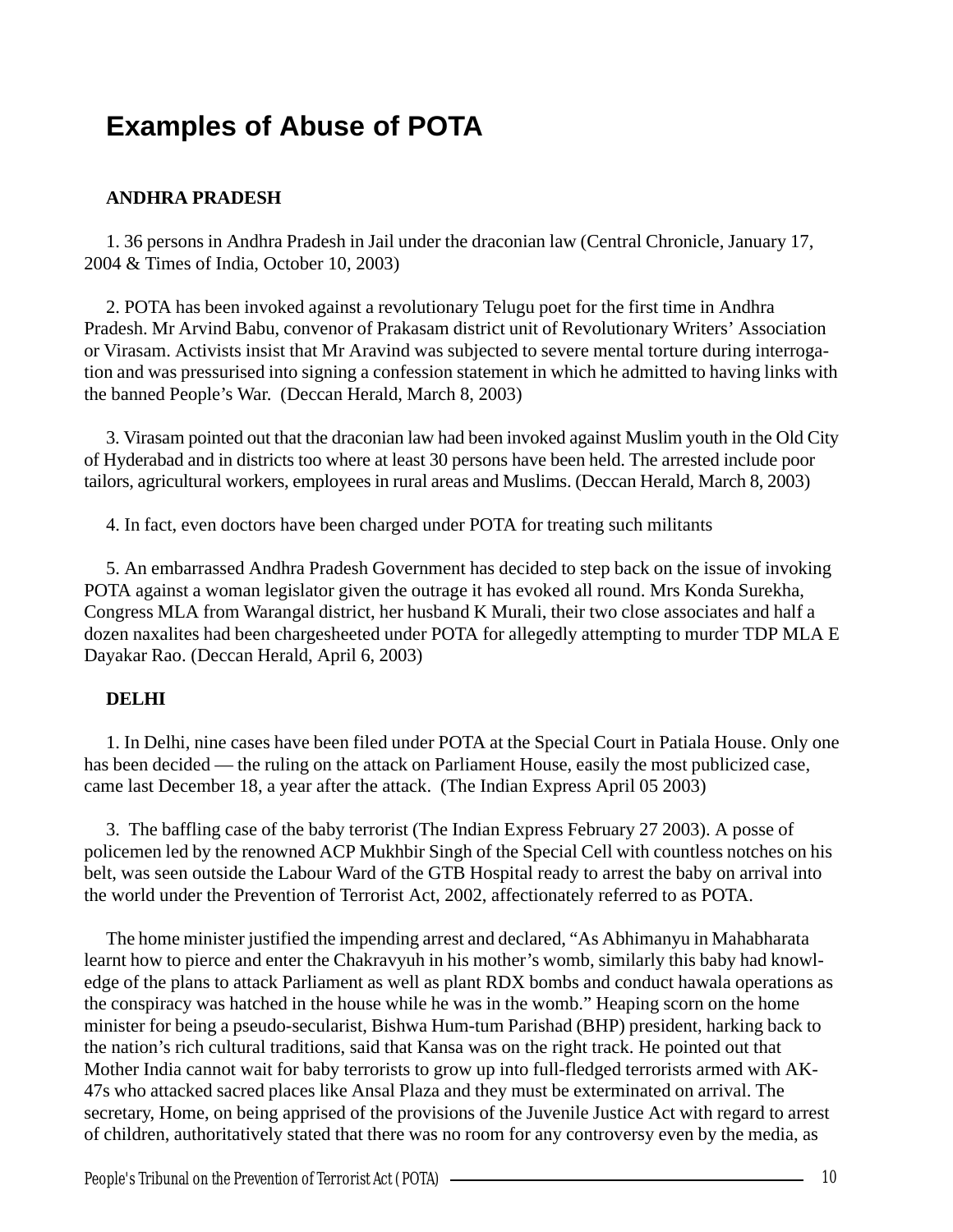POTA is an extraordinary law to deal with an extraordinary situation and takes precedence over all other laws as well as the Constitution. As per the secretary's communique, Pota itself contains no limitations and any creature — big or small, biped or quadruped, baby or adult — can be arrested under the legislation.

4. The Delhi Police arrested Kashmir Press Service editor Ghulam Mohiudin Bhat following seizure of some documents and computer floppies indicating his alleged links with Pakistan Intelligence agency ISI. [Hindustan Times, May 13, 2003]

5. Delhi police on February 6 arrested two Hurriyat leaders, including its Delhi-based spokesman Shabir Ahmed Dar, for allegedly receiving funds from Pakistan High Commission for passing them on to militant outfits in the state. (February 6, 2003)

6. Two SIMI activists were arrested by the Delhi Police on May 27, 2002 and booked under section 20 of POTA ad 124 (a) of the IPC. The duo- Mohammad Yasin Patel and Ashraf Jaffrey were sentenced to 7 years imprisonment ad a fine of Rs. 50, 000 has been imposed on each of them. (New Indian Express, July 21, 2002)

7. In Delhi, there are a total of 66 people implicated under POTA for various offences. These people are booked under 16 cases and 38 of these people are in jail. [The Hindu, October 2, 2003]

8. The Government on NCT of Delhi had submitted its report to the POTA Review Committee by August 2003. [Sourced from: http://pib.nic.in/archieve/lreleng/lyr2003/raug2003/13082003/ r1308200338.html]

9. A designated court in Delhi sentences a LeT terrorist and his two associates under the Prevention of Terrorism Act. While the LeT terrorist, Feroz Ahmed Sheikh was sentenced to 10 years of imprisonment; his associates Sheikh Sajjad and Mehrajuddin Peer were sentenced to five years of imprisonment on August 7, 2003. [Source: http://www.satp.org/]

10. The Delhi Police also arrested 5 Jaish-e-Mohammad militants of whom three were arrested in Delhi while the other two were arrested in Sikandrabad in Uttar Pradesh. The arrests came following a seizure of arms and money and the death of two other militants. [The Tribune, August 31, 2003]

# **GUJARAT**

1. Those charged under POTA in Gujarat, belong to the minority communities. Of the 240 persons charged, 239 are Muslims while there is a lone Sikh. (Hindustan Times September 15, 2003). POTA has been selectively applied in Gujarat.

2. According to an article published in the Hindu, in Gujarat there are 2 cases of POTA for which 158 persons are involved. Of these 69 are currently in jail while another 63 are absconding according to this report. (Hindu October 2, 2003). However, a more recent article puts the number of arrested persons at 83. (Central Chronicle, January 17, 2004)

3. On February 19, 2003 the Gujarat government re-invoked POTA on the 131 accused in the Godhra carnage, including three minors and eight persons who have already been let off due to lack of evidence against them. (Source The Times of India, February 20, 2003)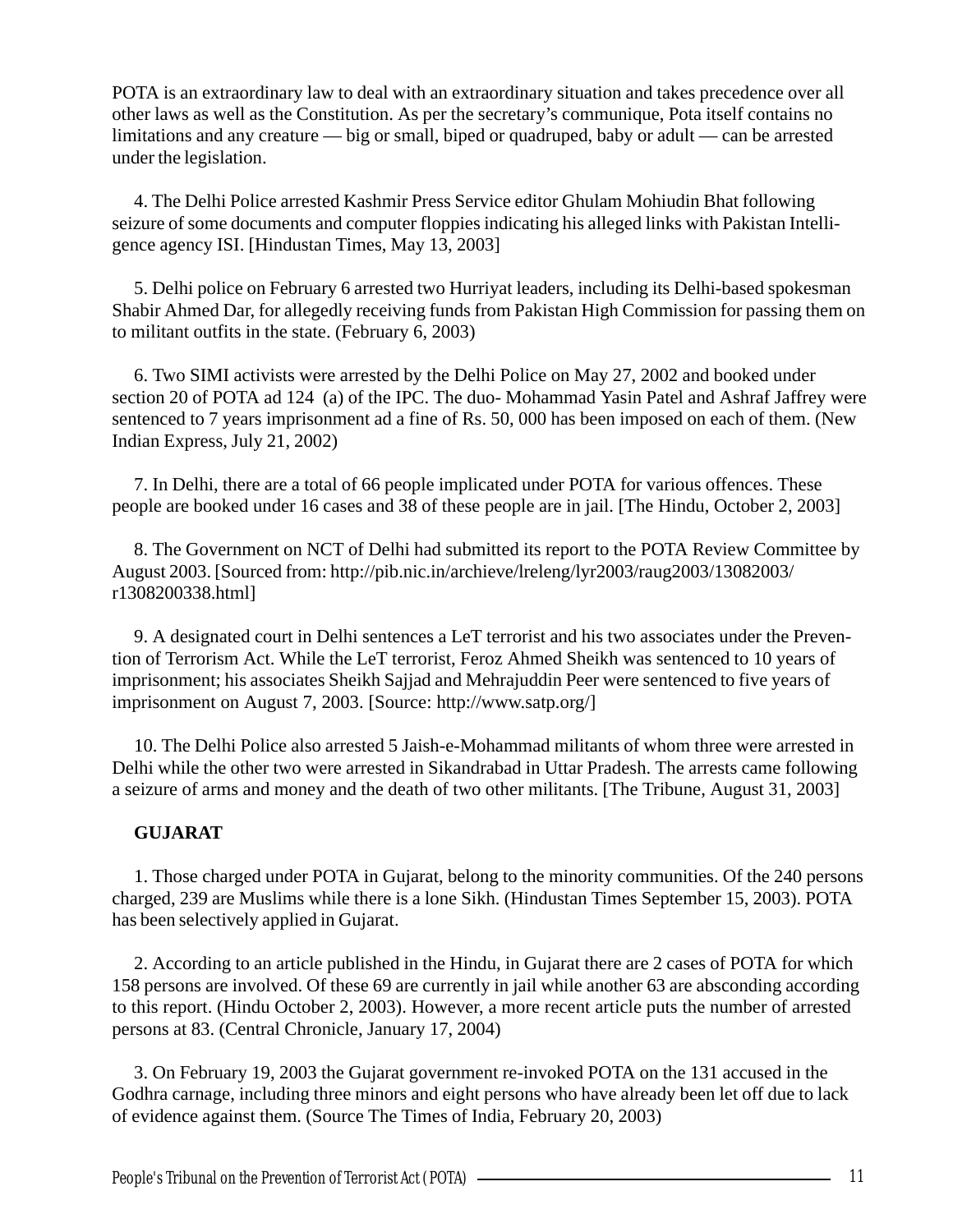4. The four accused in the Godhra case, who got bail challenged the state government's decision to book them under POTA since the law was not in force when the crime was committed. According to them, the Sabarmati express was burnt on February 27, 2002 while POTO was adopted in the state on February 28. The bailed challenged the application of the law with retrospective effect. (Source: http://www.indiaexpress.com/ August 11, 2003)

5. Human rights reports on Gujarat blames the Modi government of grotesque misuse of POTA against Muslims, while further bringing out the hardships that are being suffered by the minority community. According to the report, the families of those languishing in the Ahmedabad and Vadodra jails are facing severe economic crisis, as they have to travel long distances to see the jailed. (Source: The Hindu on April 29, 2003)

6. Maulana Hasan Umarji — who had organised relief work after communal riots was also arrested under the draconian act after its re-invocation in the state. (Source: The Hindu April 29, 2003)

7. The five men accused of storming the Akshardham temple have been booked under POTA. The police do not have any other circumstantial evidence besides their reported links with the Lashkar-e-Taiba and the Jaish-e-Mohammad to tie these men to the case. Unless POTA is used against them, their confessional statements will not be admissible in court as evidence. (Source: NDTV.com August 30, 2003)

8. The state government initially charged those arrested in relation to the attack on the Godhra train under the controversial and draconian Prevention of Terrorism Ordinance (POTO, now the Prevention of Terrorism Act), but filed ordinary criminal charges against those accused of attacks on Muslims. Bowing to criticism from political leaders and civil society across the country, the chief minister dropped the POTO charges but stated that the terms of POTO may be applied at a later date. (Source: Human Rights Watch, "We have No Orders to Save You"- State Participation and Complicity in Communal Violence in Gujarat)

9. In the ISI-conspiracy case, the crime branch of Ahmedabad police had arrested by January 6, 2004 a total of 40 persons all of whom are Muslims. On this date, the police arrested three persons including two brother of an underworld operator called Rasul Khan Pathan alias Rasul Parti. Parti himself is absconding in cases such as Hiren Pandya's murder, ISI-conspiracy case and tiffin-box bomb blast case. The three arrested on January 6 were brought before a POTA court. (Source: Times of India, January 6, 2004)

10. The POTA court adjourned the framing of charges to December 16, 2003 against 39 accused in the ISI conspiracy case as defence advocate Ilyas Pathan asked for more time to file an application challenging the applicability of POTA to the case. It was alleged that the accused had links with terrorist organisations like Lashkar-E-Toiba and Jaish-E-Mohammed and state government had slapped POTA for their involvement in "major conspiracy to foment large-scale terrorist activities in Gujarat, including assassination of top political Hindu leaders, to avenge post-Godhra communal riots. (Sourced from: http://www.outlookindia.com/pti\_news.asp?id=186809)

11. The CBI had filed charge sheets against 19 accused in the Haren Pandya murder case of whom 4 were absconding. Investigations disclosed that though both the murder of Haren Pandya and the attempt to murder of the Vishwa Hindu Parishad (VHP) leader, Jagdish Tiwari, were two separate instances for which two FIRs were registered, they were part of the same transaction of a welldesigned conspiracy to strike terror. Therefore, the CBI said, a common charge-sheet was filed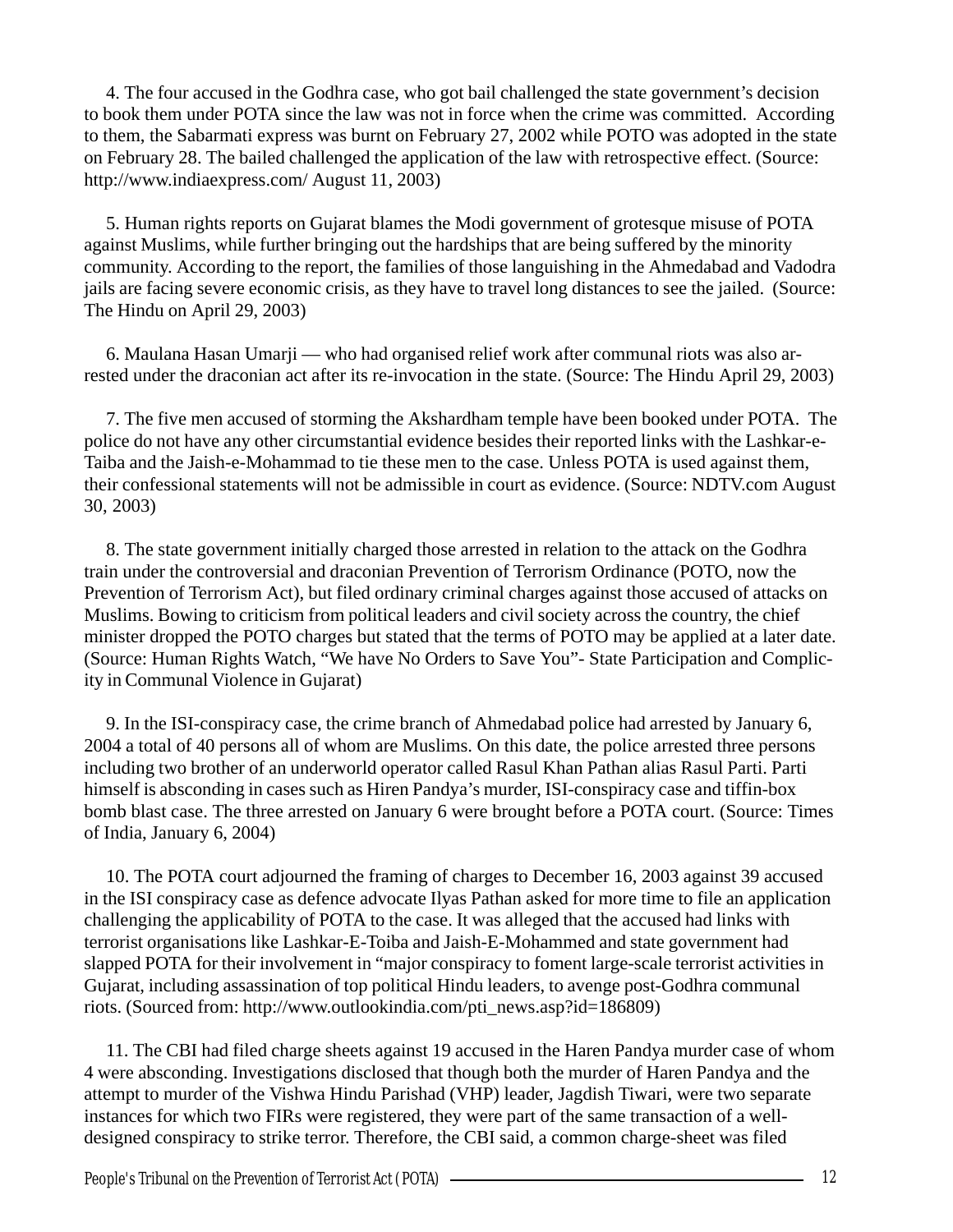against Asghar Ali and 18 others for committing offences under various sections of the POTA, the Arms Act and the Indian Penal Code. The 15 accused are at present lodged in the Sabarmati jail in Ahmedabad. Keeping in view the sensitive nature of the case, the CBI has filed an application under Section 30 of POTA praying for in-camera proceedings of the trial and for keeping the identity of certain witnesses secret. (Source: The Hindu, September 9, 2003)

12. Special POTA court framed charges against 17 people, including five alleged "ISI" agents involved in the incident on February 4, 2004. Designated judge Sonia Gokani framed charges against these POTA accused and the proceedings were held in camera at the Sabarmati Central Jail premises. All the accused pleaded not guilty to charges, additional public prosecutor Sudhir Brahmbhatt told PTI. They were charged under various sections of POTA, CrPC, and Arms Act. (Source: http:// www.outlookindia.com/pti\_news.asp?id=199235)

13. AT least seven boys, all said to be under the age of 16, were booked under the Prevention of Terrorism Ordinance by the Government Railway Police for the February 27 attack on a train in Godhra. Following a newspaper report on the biased manner in which POTO was used, the Government withdrew the ordinance against 62 persons, all Muslims. But the accused, including the seven boys, still face charges of murder, attempt to murder, criminal conspiracy, arson, rioting and damaging public property. In violation of earlier Supreme Court orders - that the families of those arrested should be informed within 24 hours - the boys' parents were not informed, their lawyers said. Godhra town police station inspector K Trivedi claimed it was not possible to check their age at the time of arrest. ''They were seen near the site of the incident, so we arrested them." The rest, he said, "will be taken care of by the judiciary.''

#### *(The Indian Express, 26 February 2002)*

14. EVEN as the BJP Government at the Centre is trying hard to convince POTO critics that the legislation won't be misused, the party-ruled Gujarat has just made its job more difficult. Recently, the equally strict Prevention of Anti-Social Activities (PASA) — under which bail is not allowed — was invoked in the state against five first-time Muslim offenders, only to be revoked in 10 days. Such indiscriminate use of POTO, as the rights groups keep repeating, is their biggest fear regarding the Act. On November 24, 2002 Ahmedabad police arrested four brothers — Anwar Hussain Malek, Gulam Mohammed Malek, Firoz Ansar Malek, and Iqbal Malek — and their cousin Faqruddin Baba Syed, on charges of rioting and attempt to murder and booked them under PASA. Members of a family of vegetable vendors, they were sent to jails in different districts. Ten days later, the Home Department revoked the PASA order, convinced that police had erred in applying the law which disallows bail. But the injustice still rankles the Maleks, who say they were the wronged party in the fight in Rajnagar vegetable market.

On September 14, the Maleks were allegedly attacked by Harish and Mahendra Marwari, who have shops in the same row in the market as the Maleks. Gulam Mohammed was admitted to V.S. Hospital with stab wounds, and a complaint was lodged against the Marwaris at Karanj Police Station. The Maleks alleged the fight was over the Rs 50,000 which the Marwaris owed them and were refusing to return.

Again, on September 28, Gulam and one of his brothers were allegedly attacked by the Marwaris. The Maleks lodged a police complaint and followed it up with a representation to the Home Department. This time, too, the Marwaris were charged with rioting.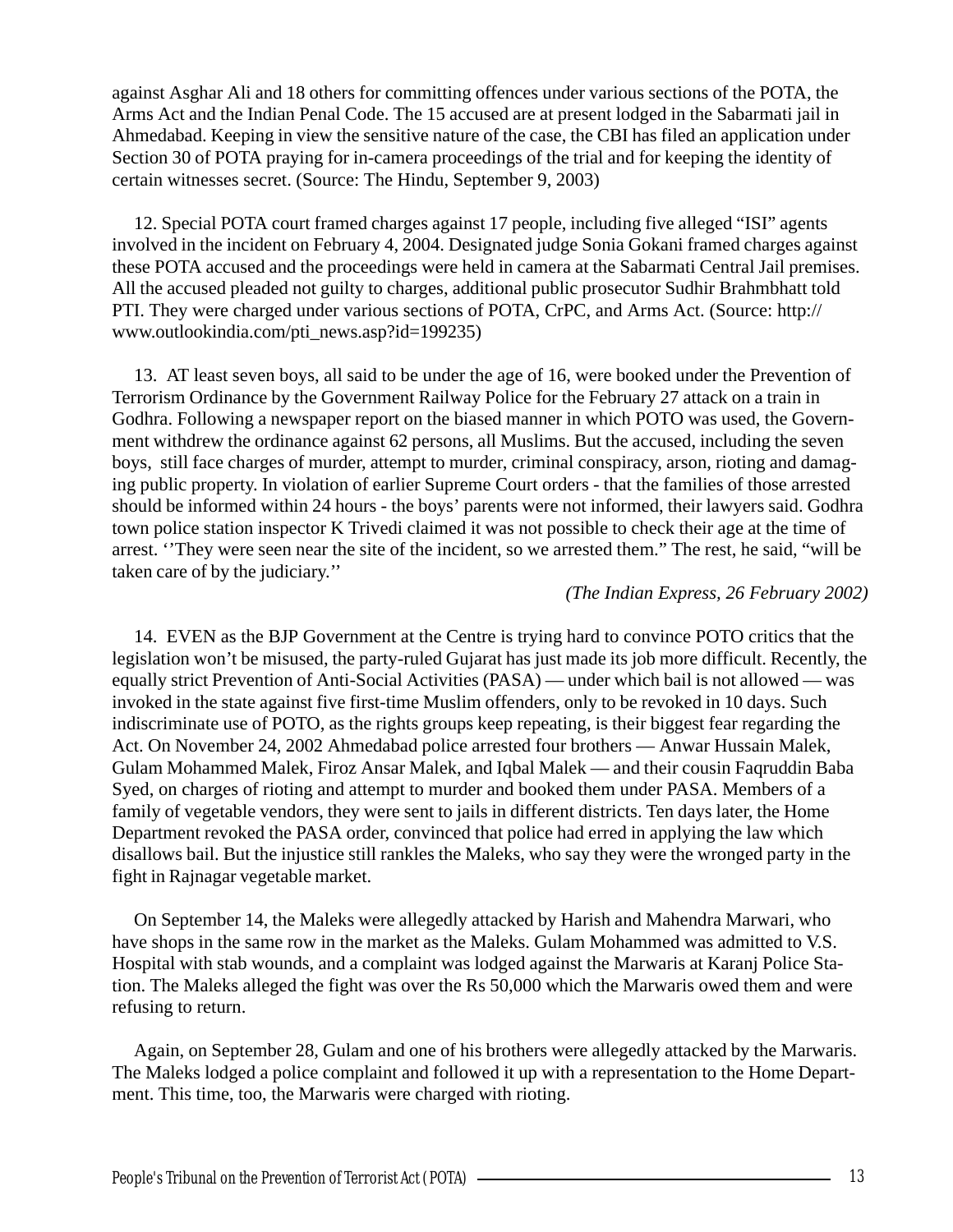Then on November 16, Harish Marwari lodged a police complaint that the Malek brothers and their cousin Syed had tried to rob his shop. The Maleks were charged with attempt to murder.

And to their surprise, on November 24, they were told PASA had been invoked against them. Since bail cannot be sought against a PASA detention and PASA review committees sit only once in six months, they would have had no other go but to stay in jail till the committee met.

But Ashrafunnisa, made of stern stuff, was convinced that her boys had been wronged. With help from Gujarat Pradesh Congress Committee secretary Chirag Shaikh, she took her case to the Home Department. She made representations to Minister of State for Home Gordhan Zadaphia, as also to Additional Chief Secretary (Home) Dr V.V. Rama Subbarao, who alone has the authority to revoke PASA detentions without the committee sitting.

Convinced about the irregularity, Zadaphia and Subbarao had the order revoked. The Malek brothers and Syed, however, remain in judicial custody, as they face the charge of attempt to murder. They have now sought bail.

PASA orders are signed by SPs in districts and police commissioners in commissionerate areas. But the orders are sometimes signed blindly. The cell's in-charge in Ahmedabad, Inspector Virendra Raval, says he was on leave when the papers were sent to the commissioner for signing. About the Maleks' case he said, "I admit we could not find any criminal antecedents about them." Asked for his comments, Minister of State for Home Gordhan Zadaphia said: "Yes, more alertness on part of police was required."

But there have been occasions before when PASA orders have been blindly signed. NSUI leader Satish Patel was arrested on August 16 on charge of stealing Rs 900, but was detained under PASA. *(The Indian Express, December 2002)*

# **HIMACHAL PRADESH**

1. In the state, as of October 2003, there was one case booked under POTA in which two persons were in jail while the other was absconding. [The Hindu, October 2, 2003]

2. Two accused in a POTA case have been granted bail by the District and Sessions Court as the state government allegedly failed to provide requisite sanction to the police for prosecuting the ultras nabbed under POTA. The Nurpur police had registered a case under Section 3 and 4 of POTA, Sections 302, 307 of the IPC and Sections 25-24-59 of the Arms Act in January, 2002. The accused were in the Hoshiarpur jail at the time when this article was printed. [The Tribune, June 8, 2002]

3. The Himachal Pradesh government has furnished the requisite information to the POTA Review Committee by August 2003. [Sourced from: http://pib.nic.in/archieve/lreleng/lyr2003/raug2003/ 13082003/r1308200338.html]

## **JAMMU AND KASHMIR**

1. On May 25, 2002, Imtiaz Bazaz, a local magazine editor was booked under POTA for releasing hawala funds to militants. However, he was released on bail on medical grounds on July 17, 2002. (Hindu, July 18, 2002)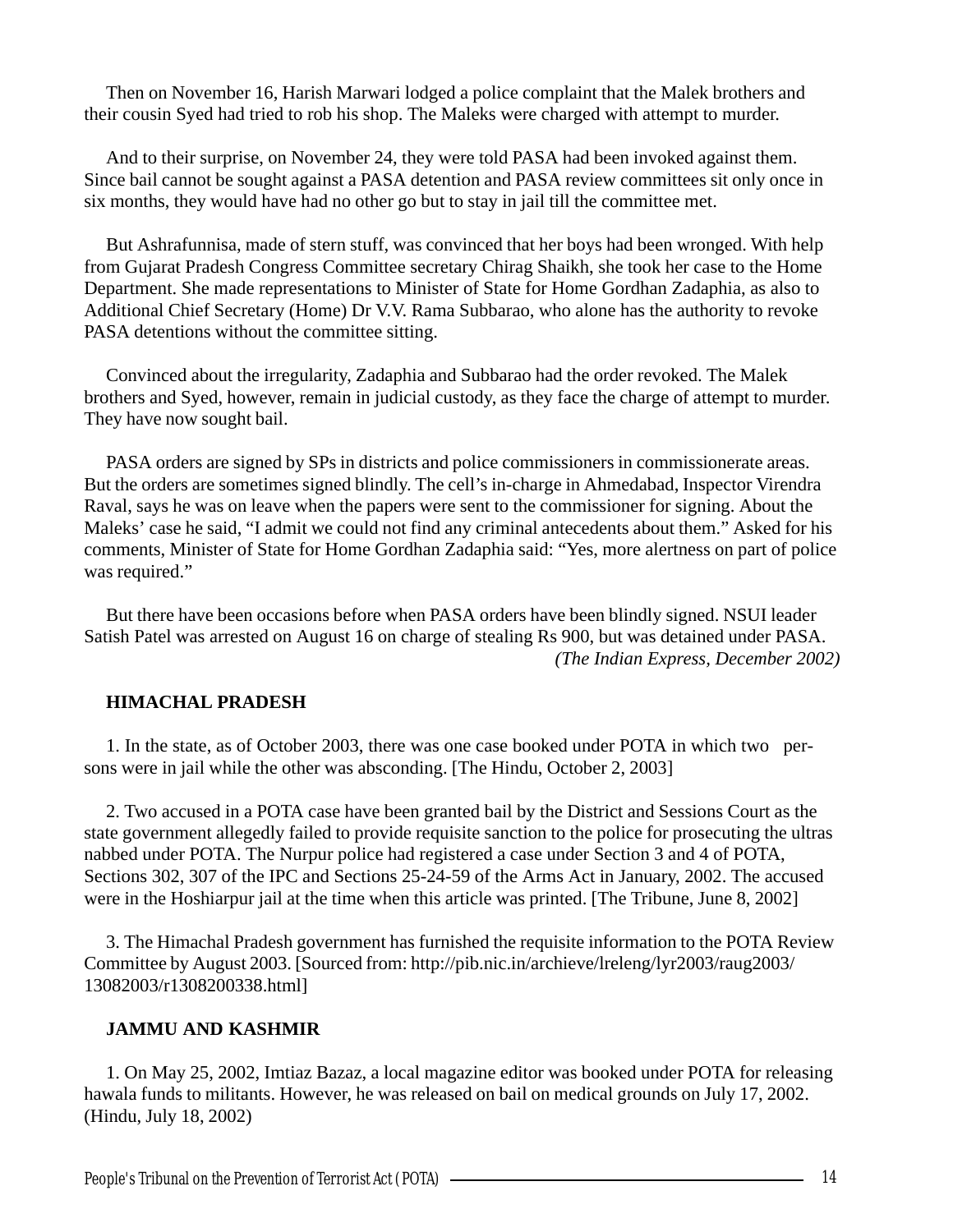2. J&K admits having arrested only 66 persons under POTA, contrary to the figure of 89 given by the Union Home Ministry to the Saharya Review Committee. (Times of India, January 1, 2004)

3. According to an article published in the Hindu, in Jammu and Kashmir there are some 97 cases involving a total of 181 persons of whom 89 are in jail while 92 are on bail. (Source: Hindu on October 2, 2003)

4. The first action in the state under the Act, involved the sealing of the house of a weaver, Ghulam Muhammad Dar, who was convicted under various sections of POTO for allegedly providing a safe hideout for militants. Later, the property was returned to the owners. [Source: The Indian Express, December 1, 2001]

5. The Jammu and Kashmir police, acting on its own behest took into custody nine girls even before the Ordinance had come into effect in the Valley. [Source: The Asian Age, December 3, 2001]

6. Hurriyat leader and Jammu and Kashmir Liberation Front chief Yasin Malik was arrested under POTA in connection with the recovery of one hundred thousand U.S. dollars from his alleged aides. [Source: The Times of India, June 7, 2003]

7. The former All-Party Hurriyat Conference chairman, Syed Ali Geelani and his son-in-law were booked under POTA following raids by the police and Income tax officials at various places in connection with funding of terrorist acts. [Source: The Hindu, June 10, 2002]

8. The Centre has banned a women's terrorist organisation called Dukhtaran-e-Millat in Kashmir under POTA. [the Hindu, June 27]

9. Several of the security laws in force in Jammu and Kashmir indeed directly curtail or violate the human rights of people in the state or facilitate their abuse. The Armed Forces (Special Powers) Act, 1958, empowers security forces to arrest individuals and enter property without warrant and to use force - including lethal force - to affect an arrest in areas declared as "disturbed" and to shoot to kill. The Act is widely believed to have facilitated grave human rights violations in areas where it is in force - in particular extra-judicial executions.

10. The Act allows for impunity for the perpetrators of such abuses; it requires that the state gives its consent before an agent of the state can be prosecuted for abuses but in practice this permission has been withheld as a matter of course. Domestic and international human rights bodies have recommended that this provision be abolished but so far this advice has been ignored.

11. The Jammu and Kashmir Public Safety Act, 1978 [PSA] has often been used to harass or punish political activists by holding them for long periods of time in administrative detention. Sometimes detainees are held outside the state making it difficult for families and lawyers to contact the detainees(2).

12. The Prevention of Terrorism Act [POTA] falls short of a range of fundamental rights set out in the Constitution of India, specific domestic laws and international human rights standards. About three quarters of the total number of cases filed under the provisions of POTA in India have been brought in Jammu and Kashmir. The introduction of POTA was opposed by civil liberties groups in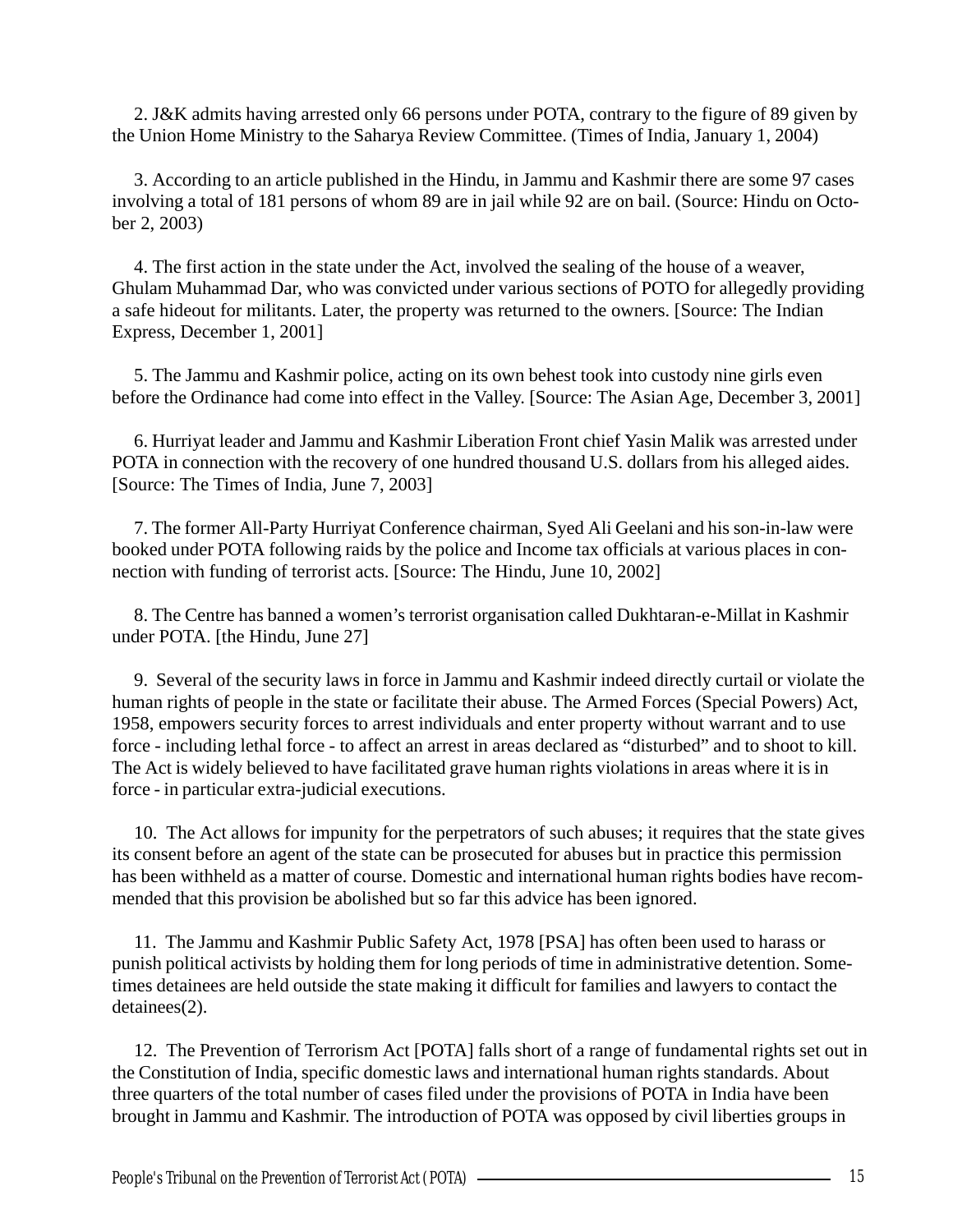India as well as by the National Human Rights Commission of India.(CM Mufti Mohammed Sayeed's promise to his people in the Common Minimum Program Point 17— The Government considers that there are enough laws in existence to deal with militancy. Therefore, it will not implement POTA(1) in the state

13. The Terrorism and Disruptive Activities (Prevention) Act, 1987 was widely used in Jammu and Kashmir to arrest and detain people suspected of carrying out 'terrorist' offences. Such activities were defined extremely broadly and encompassed peaceful expression of political or other conscientiously held views. Less than five per cent of those accused under TADA were convicted whereas the rest were released, sometimes after long periods of detention, as no case could be made against them. The Act lapsed in 1995 but people in Jammu and Kashmir continue to be arrested and detained with reference to cases filed under TADA before its lapse.

14. A review of legislation and the way it has been applied with a view to amending law and practice to ensure their compatibility with fundamental rights guaranteed in the Constitution of India and internationally accepted human rights standards is an important stepping stone to the full promotion and protection of human rights. Amnesty International urges that such review be guided by India's international obligations with regard to the rights to life, liberty and fair trial. In particular the organization urges that anyone found to be unlawfully arrested, detained and tried under these laws be released and suitably compensated. Those responsible for abusing the laws should be brought to justice.

15. One of the strangest POTA cases is that of PDP Udhampur district president Surinder Singh aka Fauji. He invited police ire after spearheading an agitation directed at some police officials over the abduction of a college girl a year ago. The agitation compelled the then NC government to not only shift the then SP Katra but also order a CBI probe. The Fauji story began in March 2002, when a truck driver informed the Jammu police he had discovered hand grenades and mortar shells in heaps of scrap which he had carted from Kashmir for unloading at a factory in Paloura. The police registered an FIR under the Explosive Substances Act. Nearly a month later, a police team picked Fauji from his Udhampur residence. The Explosive Substances Act case was converted into POTA and Fauji was booked again under its provisions. Police informed the media that Fauji was a member of the Khalistan Zindabad Force and had sent explosives to Jammu for subversive activities. But Fauji, while he was being paraded before the media, shot back that he was being fixed by a police official against whom he had led the agitation in Udhampur. Prominent citizens of Udhampur town, who had participated in the agitation, wrote to the Governor, expressing the apprehension of POTA being misused. Although police denied Fauji's charges, they failed to challan Fauji in the POTA court. When the POTA court granted him bail, the police re-arrested him under the Explosive Substances Act. This time, Fauji was released on bail by the court of Ist Additional Sessions Judge, Jammu, October 29, 2003.

# **JHARKHAND**

1. So regularly has Jharkhand invoked POTA that it has beaten Jammu and Kashmir hollow in terms of using the law to combat terror — Jharkhand already has 702 POTA accused while Jammu and Kashmir, grappling with cross-border terrorism, has managed only 168 arrests. The Home Ministry under Advani maintains it does not have a list of persons arrested under the Act throughout the country because "implementation of POTA, 2002 is the responsibility of the state governments/UT administrations."

2. Nearly 200 people arrested under POTA in Jharkhand in February 2002. Arrested include 12 year old boys and 81 year old men. Number of children arrested is 10. (PUCL, February 2003)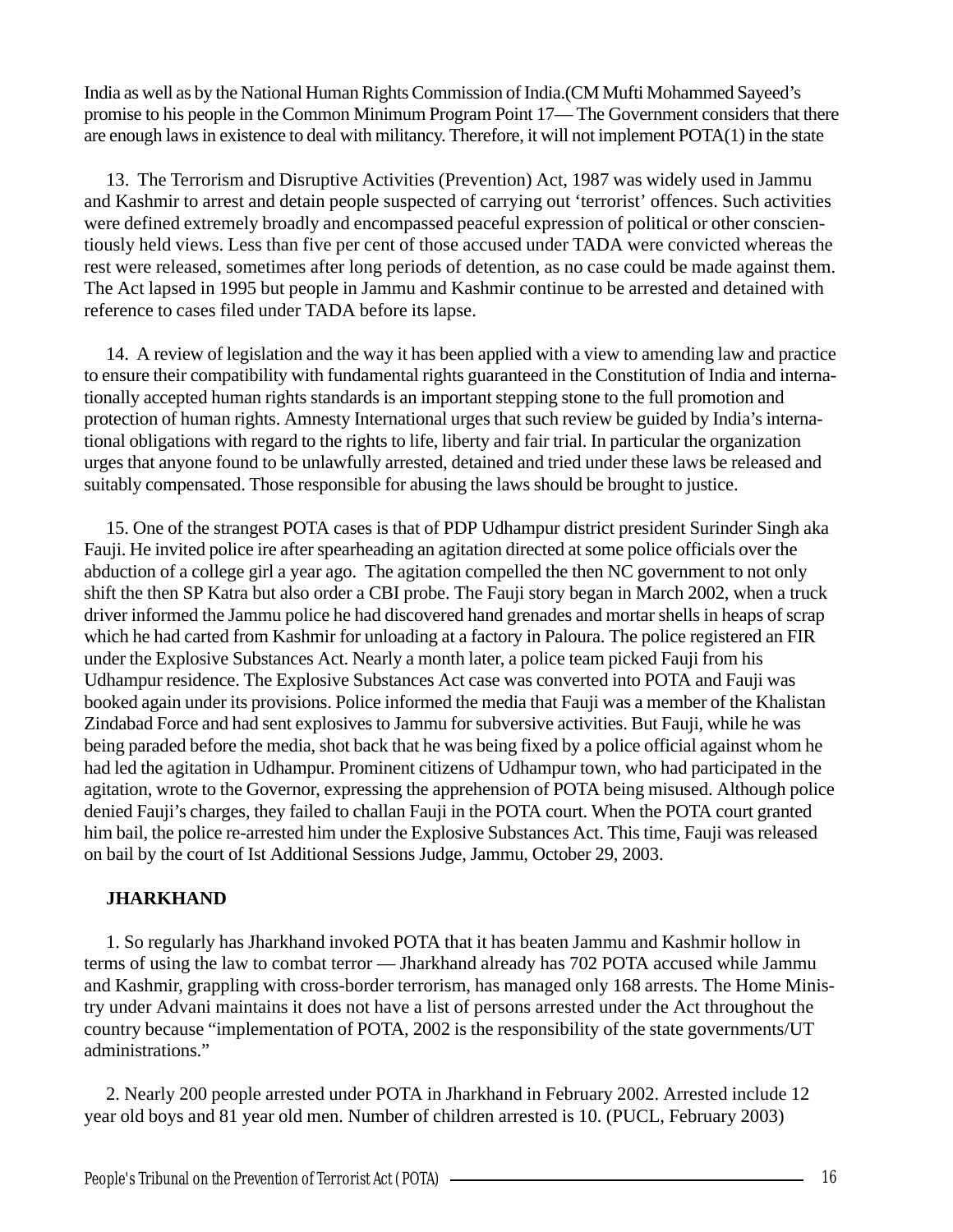3. 90 in Jharkhand are behind bars (Central Chronicle, January 17, 2004)

4. Though the government maintains that 207 have been booked, independent observers claim that 3,200 have been framed under the notorious legislation. According to an independent fact-finding mission there are FIRs for 654 persons. (Tribune India, March 7, 2003 and also PUCL Report)

5. Piparwar case number 11/02 of Chatra, Hussianabad-CN-1/02 and Lesliganj-CN-77/01(both in Palamau district) While 13 persons were implicated in Piparwar case, two and three persons were implicated in Hussianbad and Lesliganj cases respectively. (Deccan Herald, July 12 year???)

6. A number of women including Adivasi Women have been also charged under POTA sections (PUCL report, February 2003). By October some 15 women have been charged under POTA. *(Source: Hindustan Times October 13, 2003)*

7. Ropni Kharia seventeen years of age of Tira Masori

Toli village in Gumla district under Palkot police station limits was arrested

by the police and slapped POTA. Her only fault was that she is the only

educated woman in the village who passed matriculation and is enlightened on social and other patriarchal oppression in the village. She used to educate the women of the village on patriarchal oppression on them and how to resist it.

 *(PUCL Report February 2002)*

8. Twenty-two yaer old Poonam Devi was arrested under the Act on March , and had neither been tried nor bailed till October. Other cases of women's arrests include that of fourteen year old Mayanti Raj Kumari and Sheela Devi, and also Urmila Kumari and Savita Kumari. The last two continue to remain in jail despite bail being granted to them by the Jharkhand high court in May since their parents could not furnish the bail bonds. Source: The Indian Express on October,

9. Advocate arrested under POTA: Sushil Prakash Bhasin, an Advocate at Daltonganj was arrested from his house on 28th June 2002. Two revolvers were supposedly recovered by Mr. Anil Palta, he Palamu SP from his Almari. Shushil's father, a freedom fighter and wife, a teacher tell us that Mr. Anil Palta himself by forcefully sending them out from the room searched the only Almirah in the house purposefully and with a conspiracy. The Advocate is now languishing in the Ranchi jail.(PUCL report, February 2002)

10. Journalist faces arrest under POTA: Nagendra Sharma, a reporter of Hindustan, a Hindi daily was arrested under POTA case No. 11/02 SPL from Sadbahini village in Palamu district. His only fault is that he has been regularly covering on the activities of the banned organisations. (PUCL Report, Feb 2002)

11. Minor arrested in Hazaribagh district on suspicion that his father might be working for the MCCI. Janki Bhuiya, minor boy of 14, along with two guests/relatives from Badkigaon in Hazaribagh district, was arrested in the last December. The only mistake of his was that his father might be working with MCCI. This was not confirmed by Janki Bhuiya's mother or any other member in his family do not know if his father is really working in MCCI. But his father has not been coming home for the last 3 years. His mother was arrested before and jailed for 3 months. Later on, on one terrible dark night the police raided the house in dozens and picked up Janki Bhuiya (14) and two more relatives belonging to his mother's side, who came for a courtesy visit and were booked under POTA. (PUCL Report, February 2002)

People's Tribunal on the Prevention of Terrorist Act (POTA) —————————————————————————————————17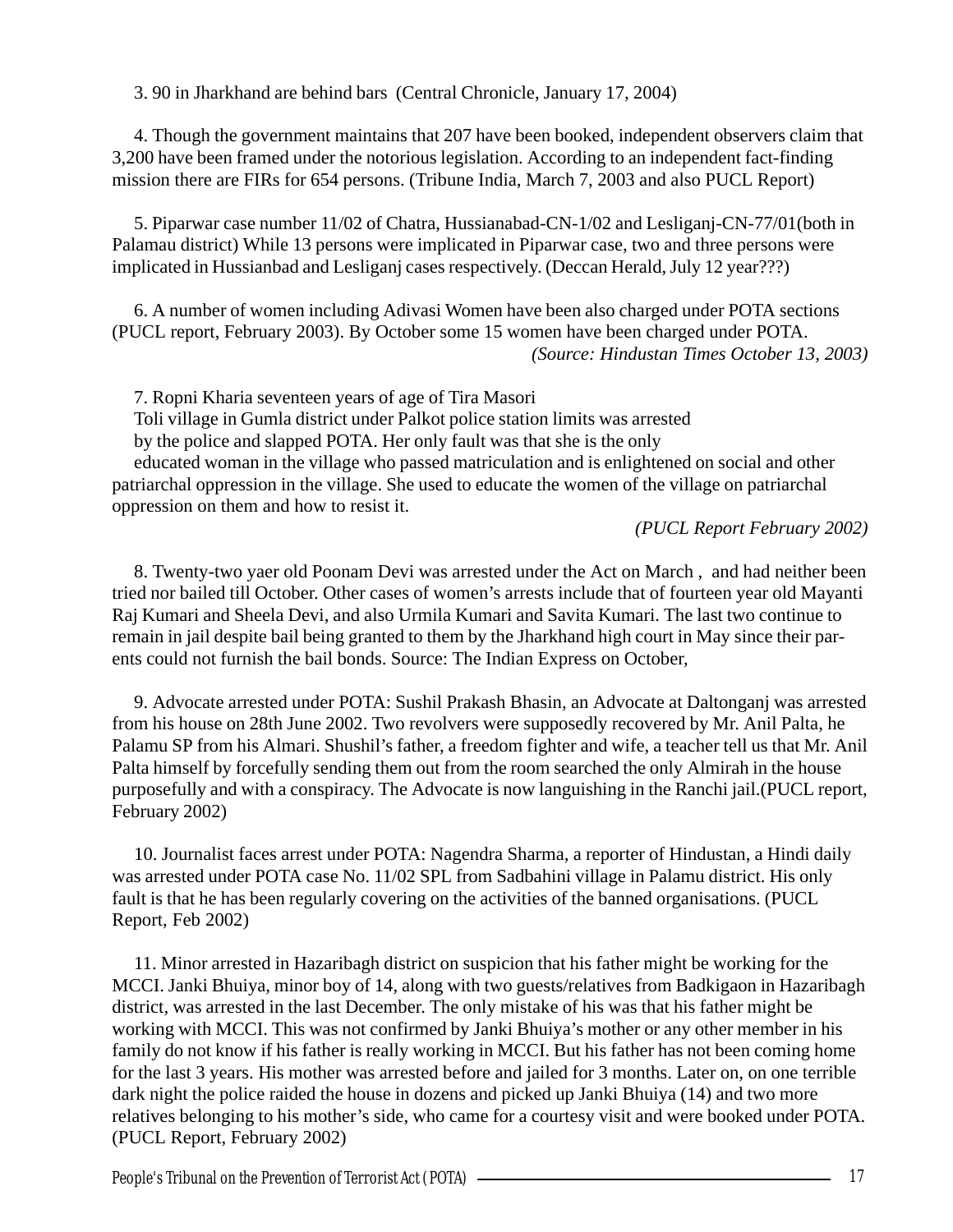12. On the morning of 29 January 2002, the Jharkhand Police, the Jharkhand Armed Police and the Central Reserve Police Force were conducting cordon-and-search operations at the nearby Khapia, Batuka and Salga villages. Houses were being demolished. Women, children and elderly people were dragged out and brutally beaten. Many youths were tortured. The security forces finally picked up 13 people including 15-year-old Shankar Karmali who was setting out for school. All 13 were arrested under POTA and jailed in Ranchi. (Source: http://www.aitpn.org/ AITPN Briefing papers 2003. See footnote 47. Sourced from PUCL report February 2002)

13. Jata Bhuia of Tirkuldiha village in Garhwa district was arrested under POTA after his cousins filed a complaint against him in a land dispute. (Sourced from the Submission to the Review Committee on POTA by Commonwealth Human Rights Initiative)

14. Deo Sharan Mahto of Madheya village in Palamu district was arrested last July 18. When his pregnant wife questioned the police action, she was beaten up and their house ransacked. She suffered a miscarriage soon after. (source same as above)

15. 83 people who were detained under POTA were subsequently released due to lack of evidence against them following the submission of the review committee on those arrested by the police. (Source: NDTV.com, April 1, 2003)

16. The Jharkhand government, now infamous for its dubious PTA record, has finally responded to the requests of the POTA Review Committee by sending them district wise reports. Though the government hasn't as yet given total figures, according to Home Ministry figures 130 persons have been arrested under POTA in the state. (Times of India, January 17, 2004)

17. Taking note of The Indian Express report on Jharkhand juveniles booked under POTA, Chief Minister Arjun Munda today promised to free within a week all "innocents" held under the new law by the state.Jharkhand has a record 702 accused under POTA, including women and children."POTA will now be invoked against a person only after a thorough inquiry and gathering of evidence for prosecution. Strict action will be taken against police officers who slapped POTA on innocent persons" Munda said.

18. The National Human Rights Commission has slapped a notice on the Jharkhand government and Union home ministry demanding an explanation on reports of misuse of Prevention of Terrorism Act in the state. The government has been asked to reply within a fortnight( Asian Age, February 2003). The notice follows media reports alleging the misuse of Pota wherein a 12-year-old Gaya Singh and 81-year-old Rajnath Mahto have been arrested for supporting Naxals. As many as 10 minors have been reportedly booked under Pota in the state.

# **MAHARASHTRA**

1. Maharashtra has a high number of people booked under POTA behind bars. The total number is estimated to be around 93. (Central Chronicle, January 17, 2003)

2. Four persons, alleged to have masterminded the December 2 Ghatkopar bus bomb blast, were charged under the Prevention of Terrorism Act (POTA) by police on January 2, 2003. The four accused are Mohammed Abdul Mateen Abdul Baseed (28), Sayeed Khwaja Yunus Sayeed Khwaja Ayub (28), Shaikh Mohammed Muzamil Zamil Ahmed (27) and Zaheer Ahmed Bashir Ahmed Shaikh (27). (The Hindu, January 4, 2003)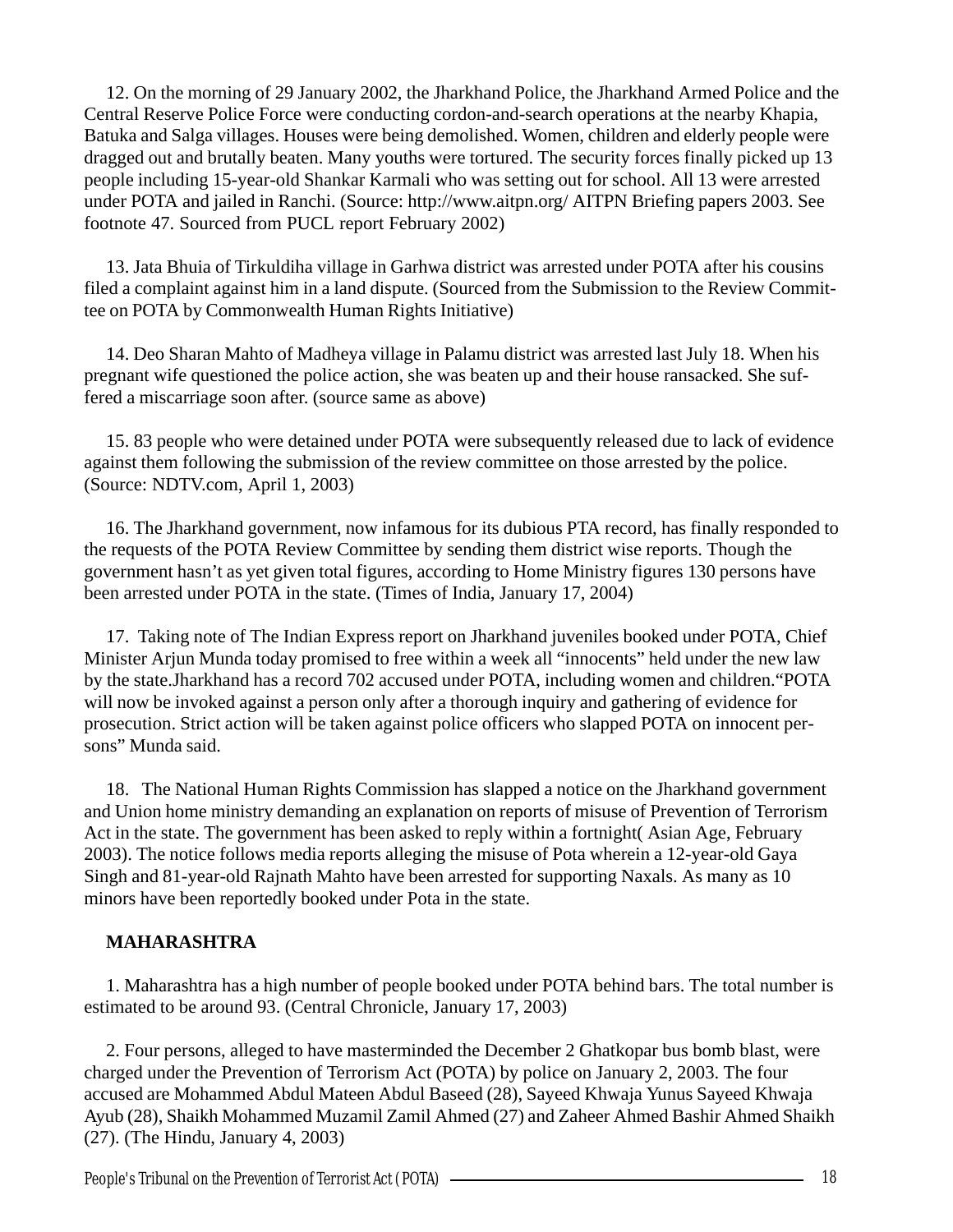3. In the Mulund last case, a SIMI activist was arrested for his alleged involvement I the blast. Ghulam Adul Khotal was arrested I Ratnagiri district of the state ad POTA provisions were slapped on him. (Sourced from: http://inhome.rediff.com/news/2003/apr/22mum.htm)

4. In another development, Taufiq who had been arrested for the Ghatkopar blast under the same Act had been sent to police custody till April 30, 2003. Source same as above. In the same case, one of the accused- Sayeed Khwaja Yunus Yunus has escaped from police custody during transit to Aurangabad. (Source: Mumbai Newsline, January 8, 2003)

5. POTA was used indiscriminately against the minorities in the communal riots that broke out in Solapur in 2002. (Sourced from: http://pd.cpim.org/2003/1012/10122003\_ashok%20dhawale.htm)

6. Mohammad Afroz Abdul Razzak was arrested in Mumbai under POTA sometime reportedly in early October in two thousand one. However, there are doubts that he may have been arrested actually sometime in August for routine questioning. However, Afroz had to be granted bail in April two thousand two as even after 6 months of arrest and investigation, the Mumbai police have nothing against him except his own confession where he apparently revealed plans to blow up the House of Commons in the United Kingdom.

*(Source: The Indian Express, April 7, 2002)*

7. The Gadchirolli police have arrested some four tendu leaf contractors and a courier of theirs for supporting the Naxalites under POTA. These arrests have come before the police crack down on the Naxals themselves.

*(Source: The Indian Express on July 21, 2002)*

8. The Gadchirolli police in the Sironcha tehsil under POTA arrested six naxals. *(Source: The Indian Express July 29, 2002)*

9. The government of Maharashtra had decided to invoke POTA provisions act as deterrent against the commission of crimes against the Dalits by instilling fear in the minds of those who perpetuate such crimes. This decision comes due to the reliance by the government on a provision against sectarian terrorism. However, we also have the Atrocities Act, which has stringent provisions for attacks against SC/STs. Isn't the invocation of a security legislation for such a crime also liable to give too much powers to the police and lead possibly to the misuse of the Act by the state machinery itself?

*(Source: The Indian Express, July 17, 2003)*

10. An Urdu professor of the National Defense Academy, Anwar Ali, has been arrested under POTA for the Mulund blast case. According to the police, Ali had sheltered three LeT militants along with providing his house for a conspiracy meeting regarding the Mulund blast and also of blasting other sensitive places. The police also allege that Ali has links with the banned SIMI LeT. *(Source: NDTV.com on May 12, 2003)*

11. A state level Review Committee has been established under the chairmanship of Justice K. K. Baam to scrutinize the individual cases booked under POTA and see whether the accused deserved to be charged under the anti-terrorism law. In Maharashtra, as many as 36 complaints have been made against the police for misuse of Pota. These 36 complaints have been referred to the central committee headed by Justice Saharya. (Source: times of India on October 26, 2003)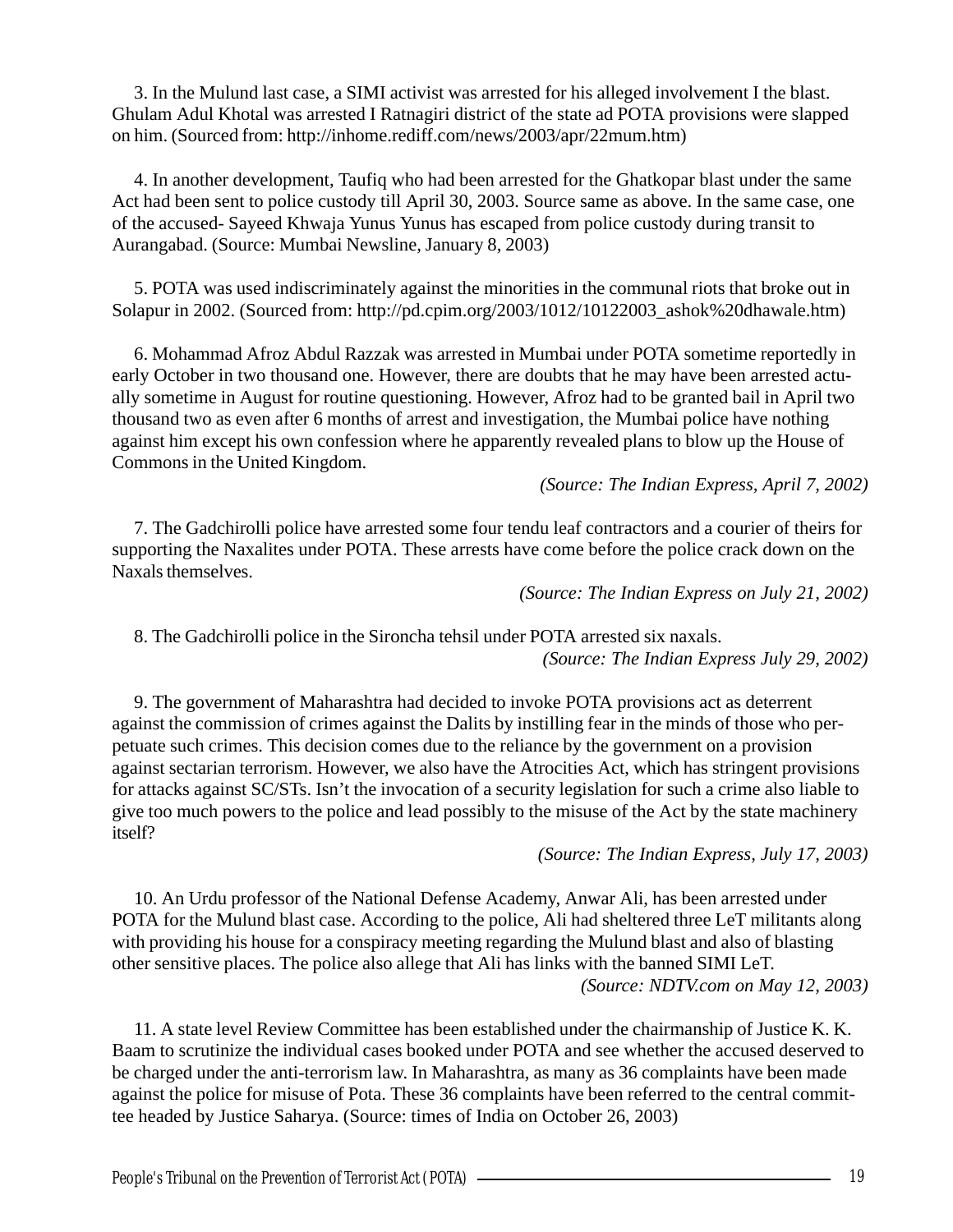12. Maharashtra's Congress-led government veered from the party line and merrily slapped POTA charges against tendu contractors and alleged Naxal sympathisers in Gadchiroli though the state has its own MCOCA, on which POTA was modelled, in place to tackle organised crime. With 14 POTA accused — number 15 was Mohammed Afroz, accused of being an Al Qaeda link, but the charge was later dropped — Maharashtra entered the new Act league.(The Indian Express March 29 2003).

13. Weeks after POTA became law, Maharashtra sprung a surprise when police invoked the Act to arrest five tendu leaf contractors, claiming they were financing, even participating in Naxalite activities in the tribal district of Gadchiroli. If the contractors from Andhra Pradesh were aghast that the law which should have protected them from the Naxalites was being used instead to target them, what struck everyone was POTA's use by a Congress-led government after the party had bitterly opposed its enactment inside and outside Parliament. To bolster their case against the contractors, the police also used POTA to hold three 'Naxalites', including two women. Charges were also slapped against some other 'Naxalites', their sympathisers and aides. Of these, Dalam (squad) commander Bakanna and local NCP leader Suresh Poreddiwar's brother Vijay were said to absconding.

14. With 16 POTA offenders, Maharashtra under Congress became one of the big POTA-users. For months, the state government had dithered over its use. Finally, when it granted permission for the chargesheets which the police had filed in anticipation against the accused, four of the five tendu contractors were out on bail. Ordering the release on bail of tendu contractor Mohammad Gausuddin, the Nagpur bench of the Bombay High Court made the observation that it was necessary for police to get prior government permission before chargesheeting the accused. The HC also said that the government shouldn't waste time in giving requisite permission. Although it issued some guidelines to prevent POTA misuse, the court never said Gausuddin's was a case of POTA misuse. In fact, during an earlier bail hearing in the case of three other contractors, another High Court bench upheld the validity of the application of POTA on the basis of confessions of the co-accused. The trio  $-A$ Naim, Khwaja Moiuddin and Alimuddin — were later granted bail on technical grounds. The only bail plea that now remains to be discharged is that of contractor Kamlakar Hollala. Curiously, the state government, while giving the long-awaited nod earlier this month, kept Gausuddin, Naim and Poreddiwar out of it. The police have been told to verify if they really have enough evidence against these three. The police maintain that they want to snap the Naxalite finance link. Their contention is that tendu contractors give hefty sums to Naxalites in exchange for safe passage in the jungles. The police had booked the contractors under POTA sections relating to the booking of those rendering financial assistance to terrorists and terrorist organisations and also those participating in or associated with terrorist activities. "In Gausuddin's case, the Gadchiroli police have claimed that he had participated in a meeting where Dalam leader Bakanna was present," government pleader Bharati Dongre said. Police claim Gadchiroli Naxalites earn nearly Rs 15 crore per season from tendu contractors. Large sums are also received from bamboo-cutters. The police have also warned large paper mills to stay away from the Naxalites. The police say if they can cripple the finance sources, it will be tough going for the Naxalites.

15. But there's another side to the story. The Gadchiroli police had been stripped off special preventive powers after killing a youth Chinna Mattami in February 2001 and for carrying out "coercive" search for Naxal sympathisers among tribals. POTA's enactment was godsend for the police. (The Indian Express, April 1, 2003)

16. Maharashtra has in force the Maharashtra Control of Organised Crimes act (MCOCA) enacted in 1999 and Karnataka, a similar law.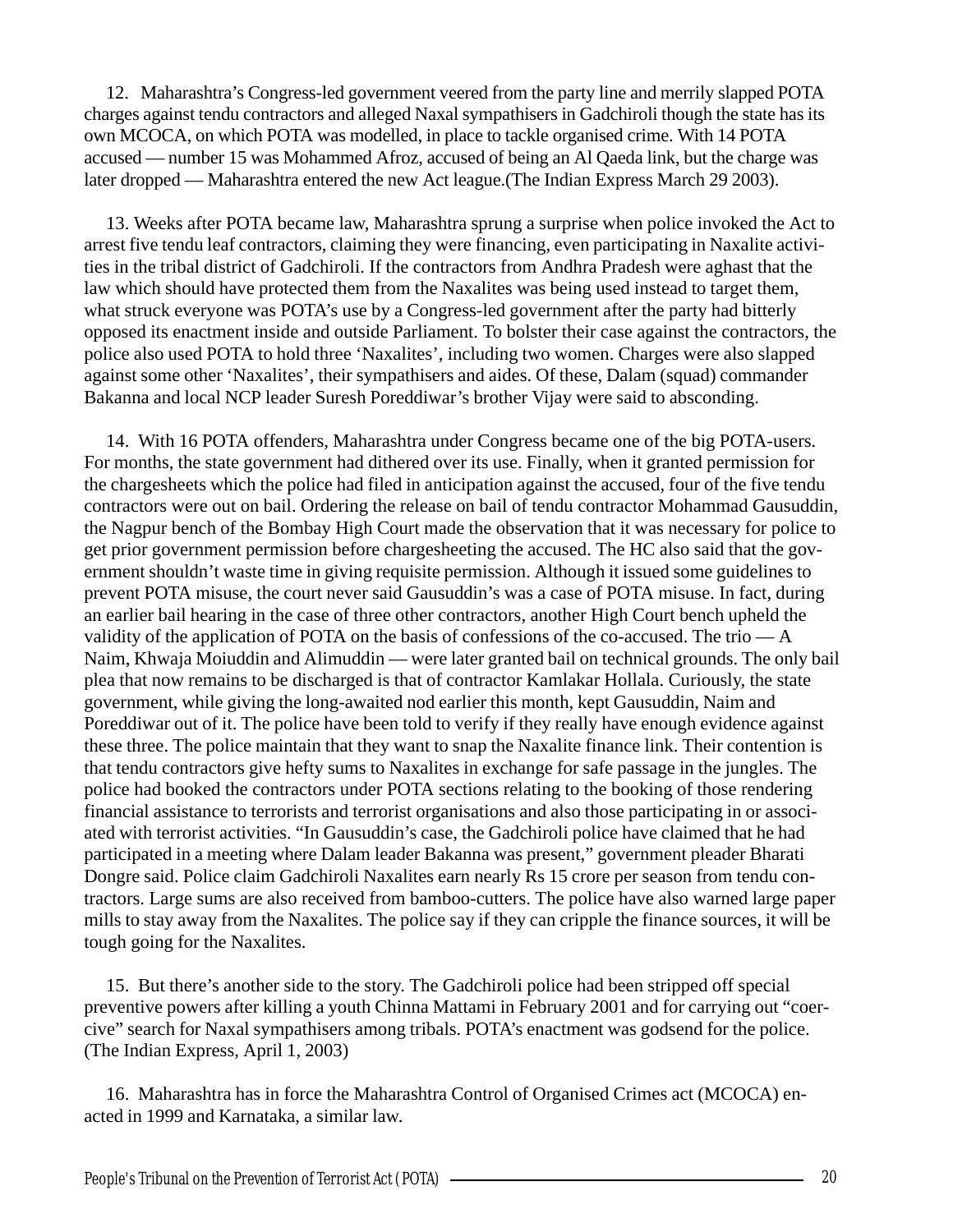#### **SIKKIM**

1. According to figures available in October, the state had only one case booked under POTA. There were four persons in jail in the case while two others had been granted bail. Source: the Hindu, October 2, 2003.

2. The first case in which POTA was invoked involved the arrests of four militants including the Vice President of the National Democratic Front of Bodoland from a hide out. Source: the Hindu, January 2, 2003.

## **TAMIL NADU**

1. There are a total of 50 persons involved under POTA in the state. Of these 42 are currently in jail while 6 are absconding. These people have been booked under 9 cases. (Hindu, October 2, 2003)

2. Tamil Nadu had two juveniles among the 46 arrested under POTA. The Madras

High Court intervened in the case of one and the 17-year-old was released in 2002. Slamming the teenager's detention under POTA, the judge ruled that only the Juvenile Justice (Care and Protection) Act 2000 should have been applied in the case. Juveniles arrested under POTA: Two minors – Prabhakaran and Bhagat Sigh were arrested along with 27 others in the Naxal affected Dharampuri district of Tamil Nadu. According to Prabhakaran's counsel, the arrested include 5 women also. On March 18, 2003 however, Justice K Sampath, concluded in his order that set aside the POTA charges against Prahakaran and said that he should have instead been tried under the Juvenile Justice Act. *(New Indian Express, March 31, 2003)*

3. In the same case, the other minor, B. Bhagat Singh, moved the Madras High court challenging the POTA court order that an age-determining radiological test be done on him. The article doesn't mention what was the final result of this. It ends by saying that the court adjourned the admission by a week and is expected for further hearing on Monday. (Source: The Hindu, March 30, 2003)

Most famous case of misuse of POTA for political vindications is the arrest of MDMK leader Vaiko by the Jayalalitha government. He along with 8 other members of his party were arrested. (The Hindu, August 2, 2002) in fact, in the state, 6 cases booked under POTA include arrests of political opponents, bringing the government under much criticism.

*(New India Express, March 31, 2003)*

4. Tamil Nationalist Movement (TNM) leaders P Nedumaran, Subha Veerapandian, Dr Thayappan and Pavannan were booked under POTA on August 1 last year. They were charged for addressing a meeting in Chennai in support of the LTTE. (Same as above)

5. This apart, the state police have filed a POTA case against TNM leader Pavannan for a speech he reportedly made in support of the LTTE at a meeting in Erode district. A charge-sheet against him was filed by the 'Q' Branch of the state police on January 13 this year. (Same as above)

6. Another TNM leader, Parandhaman, was slapped with POTA on September 19 last year after he expressed support for LTTE during the course of an interview. The banned (Tamil Nadu Liberation Force) TNLF's leader Maran was also booked under POTA by the state police on September 11 last year after he threw a letter at reporters in the Thoothukudi court complex, calling for lifting the ban on the LTTE and the release of Tamil leaders arrested under POTA. (Same as above)Also arrested under POTA is the editor of Nakkeeran, Mr. R. R. Gopal.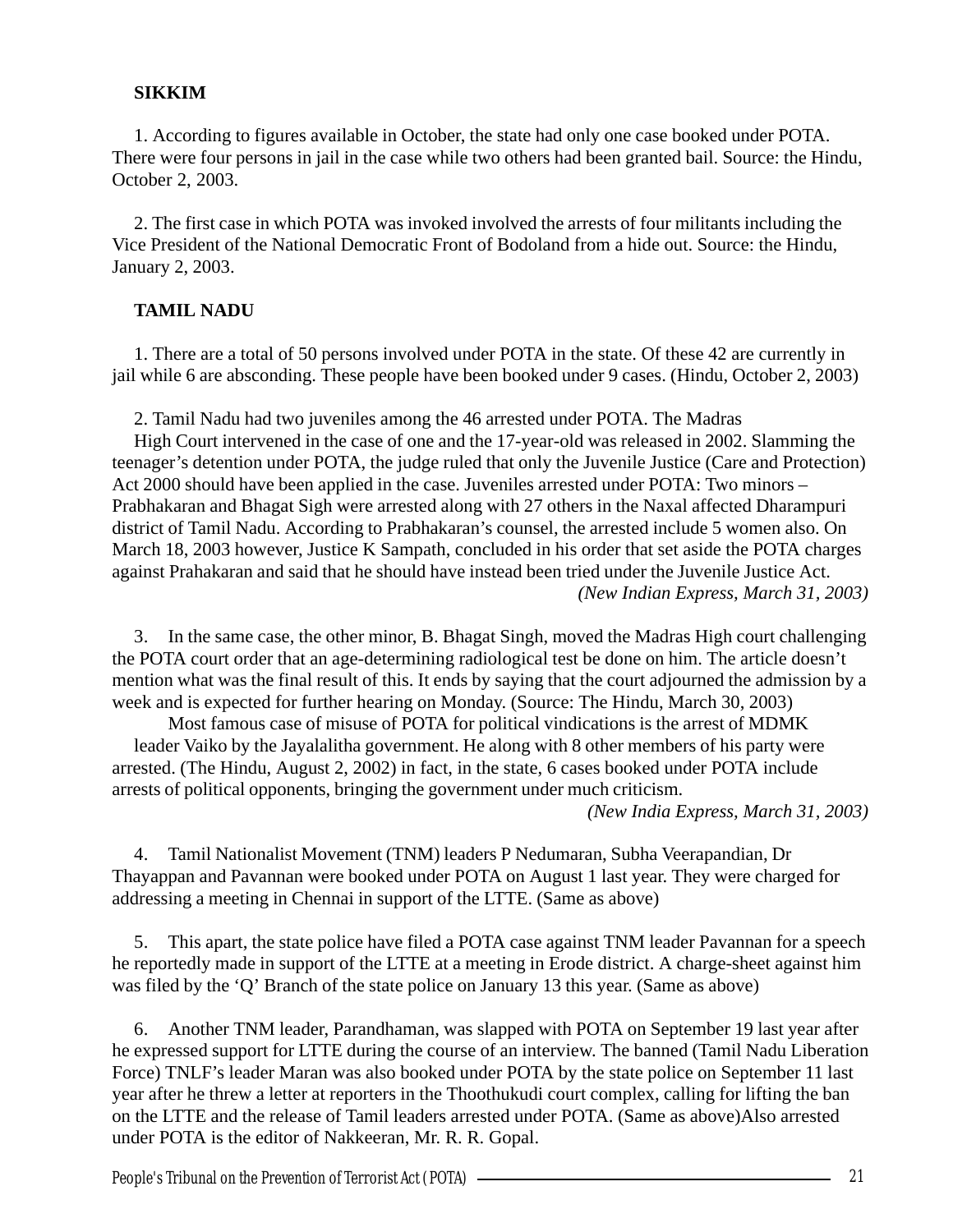7. . Tamil Nadu submitted the details of the POTA cases booked in the state to the POTA Review Committee under Justice Saharya in June 2003. (The Hindu, June 27, 2003)

8. The Jayalalitha government had also decided to book Union minister, M. Kannappan under POTA for his alleged support to the banned LTTE. The Chief Minister of the state wrote to the Centre asking for the Minister to be sacked. Later, newspapers also reported that in case the minister was not sacked, the CM stated that there was no rule in the land that could prevent the arrest. *(The Times of India, September 29, 2003)*

9. The Jayalalitha government also challenged the jurisdiction of the POTA review committee contending that a state level committee had already been constituted. In response, the committee asserted its position and sent the Central government order vesting the committee with powers to review the cases under POTA.

*(The Hindu, September 9, 2003)*

10. The POTA court has rejected bail plea filed by 8 MDMK men in the Vaiko case. *(The Hindu, September 11, 2003)*

# **UTTAR PRADESH**

1.

2. Between April and July last year, the Mayawati government had arrested some twenty-five Dalits and Adivasis in the Sonebhadra district. [Source: NDTV.com]

3. In Uttar Pradesh, there are a total of 14 cases booked under POTA, which involve 44 people of whom while 28 are in jail the rest of the 16 are absconding. [The Hindu, October 2, 2003]

4. a. Mallu Baiga and thirteen others have been booked under POTA for allegedly burning the house of the richest landlord in the area. The police declared them sympathisers of the ultra-left, Maoist Communist centre.

b. According to the Adivasis of the area, some of whom subsist on a daily wage of twenty rupees claim that POTA is invoked against them whenever they try to being up the nexus between the government and the landed class.

c. Those like Vijay Singh Gond, MLA Dudhi, believe that POTA is invoked time and again so that villages can be proved to be Naxal affected and hence siphon off additional funds allocated as a result of. For example, he point out that Katauli is not in the list of the administration's Naxal villages in the district, but people from there were charged with POTA.

5. The Special Task Force in Uttar Pradesh picked up a student, Ejaz Hussain of Rashtriya Kisan Snatokatar Mahavidyalaya, Shamli because they believe that he is a Jaish-e-Mohammad sympathiser. Hussain was picked on March 8 has been booked under POTA. (The Indian Express on March 15, 2003). Another Kashmiri suden, Mehraj Hassan of Kupwara was also arrested besides him. One more Kashmiri oh was arrested from Ghaziabad. [Source: http://www.kasmirsentinel.com/]

6. Uttar Pradesh is yet another state where the state government has arrested people under POTA as part of political vengeance. The infamous case of Raja Bhaiya who was booked under POTA along with two of his associates, is a stark example of how POTA could be misused.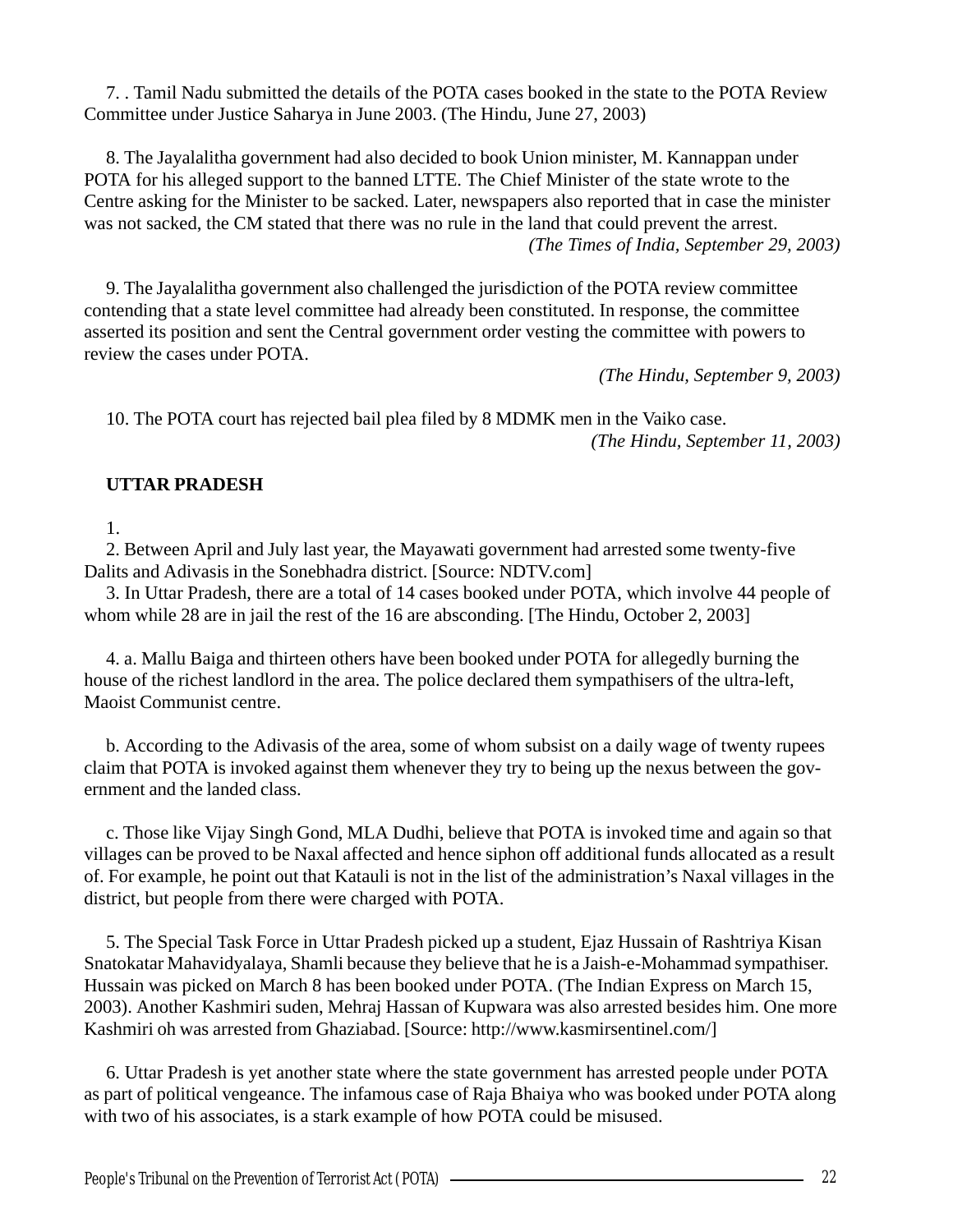# **Government Figures on POTA Detenues**

**702 people held under POTA so far, says Pathak**

New Delhi, July 22: As many as 702 persons have been arrested so far under the Prevention of Terrorism Act across the country, the government told the Lok Sabha on Tuesday while admitting that it has received complaints about its misuse.Although Jharkhand had reported the highest number of cases with the arrest of 234 persons under the POTA, the figure of arrested persons in the state later fell to 130 when 104 persons were discharged on the review of the cases by the state government. With the discharging of these 104 persons, the total number of arrests till date is now 598.

Out of the total 702 persons held earlier, 181 were arrested in J&K, 83 in Gujarat, 44 in Delhi and 42 in Maharashtra, minister of state for home affairs Harin Pathak said. Among the other states, there are 41 POTA detainees in Tamil Nadu, 40 in Andhra, 28 in UP, six in Sikkim and three in Himachal Pradesh, he said. (Asian Age July 23 2003)

# **National Human Rights Commission on POTA**

**Justice AS Anand, Chairperson National Human Rights Commission**

" We are zealously monitoring the implementation of the POTA……The government had tried to project POTA as a more acceptable version of the notorious Terrorism and Disruptive Activities (Prevention) Act (TADA) that had been withdrawn in 1995. TADA had been used by the central and state governments to put some 77,000 persons in prison; of whom only around 8,000 were ever brought to trial. The conviction rate had been an abysmal 2 per cent.

Those opposed to POTA had argued that existing laws were sufficient to deal with terrorism. The National Security Act, 1980, for instance, permits the central and state governments to hold in preventive detention persons seen as a threat to the security of the state. Further, in areas where insurgency and terrorism were rife, as in many parts of the north-east, for instance, other draconian laws such as the Armed Forces Special Powers Act were already in place. Within a year POTA has already built up a dubious record and in some states is already becoming as dreaded as its predecessor. State governments, including opposition-ruled ones, have not hesitated to use POTA to fix political opponents. Section 18 of the law defines a terrorist organisation and section 21 prescribes imprisonment up to 10 years for anybody guilty of arranging a meeting addressed by a person alleged to belong or professes to belong to a terrorist organisation, a meeting being defined as one with "three or more persons whether or not the public are admitted".

*(March 9, 2003, The Deccan Herald,)*